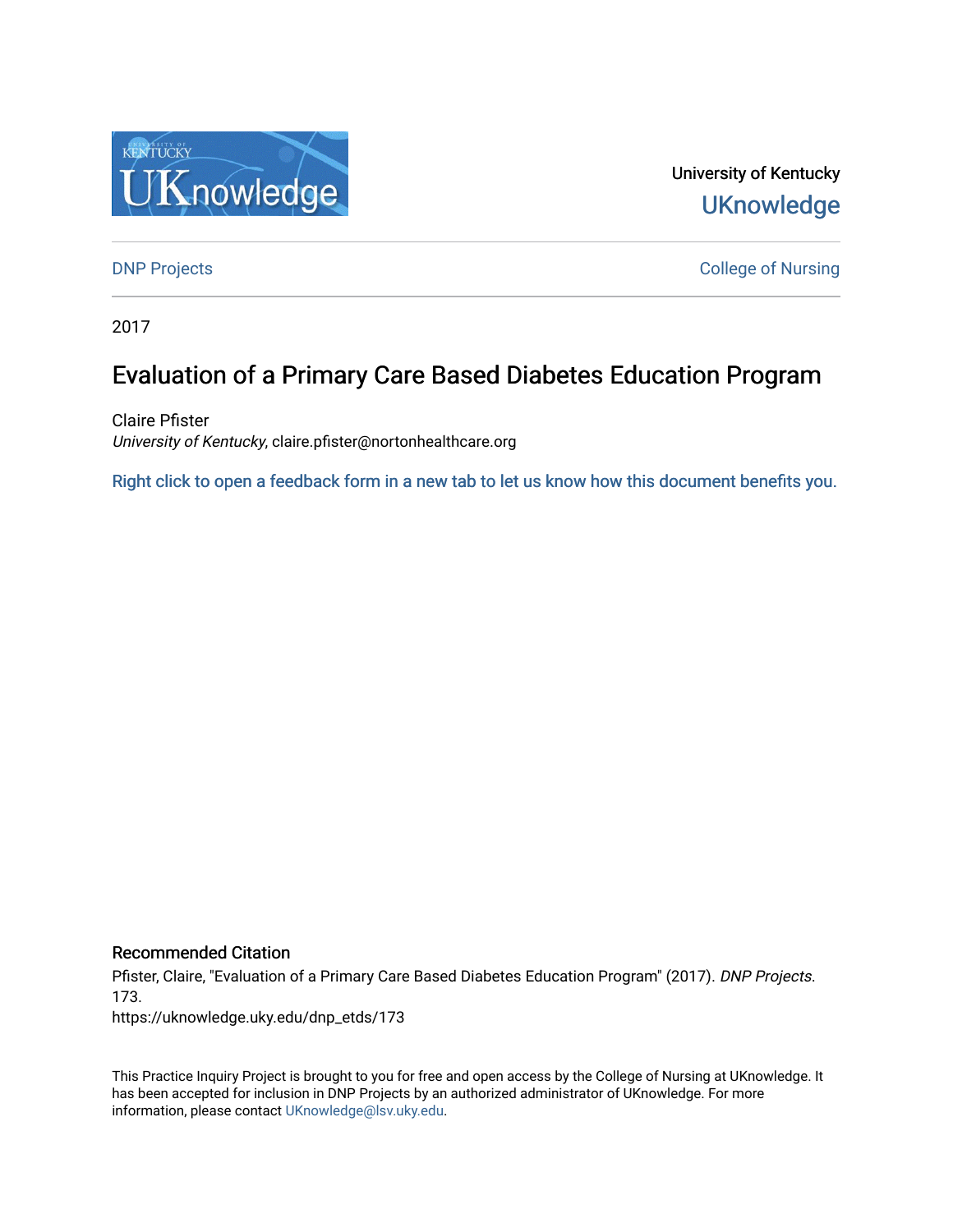### Running head: DIABETES EDUCATION IN PRIMARY CARE

Doctorate of Nursing Practice Inquiry Project Report

Evaluation of a Primary Care Based Diabetes Education Program

Claire Pfister, BSN, RN, OCN

University of Kentucky

College of Nursing

December 6, 2017

Elizabeth Tovar, PhD, APRN- Committee Chair

Judi Daniels, PhD, APRN- Committee Member

Jo Singleton, DNP, RN-BC- Committee Clinical Mentor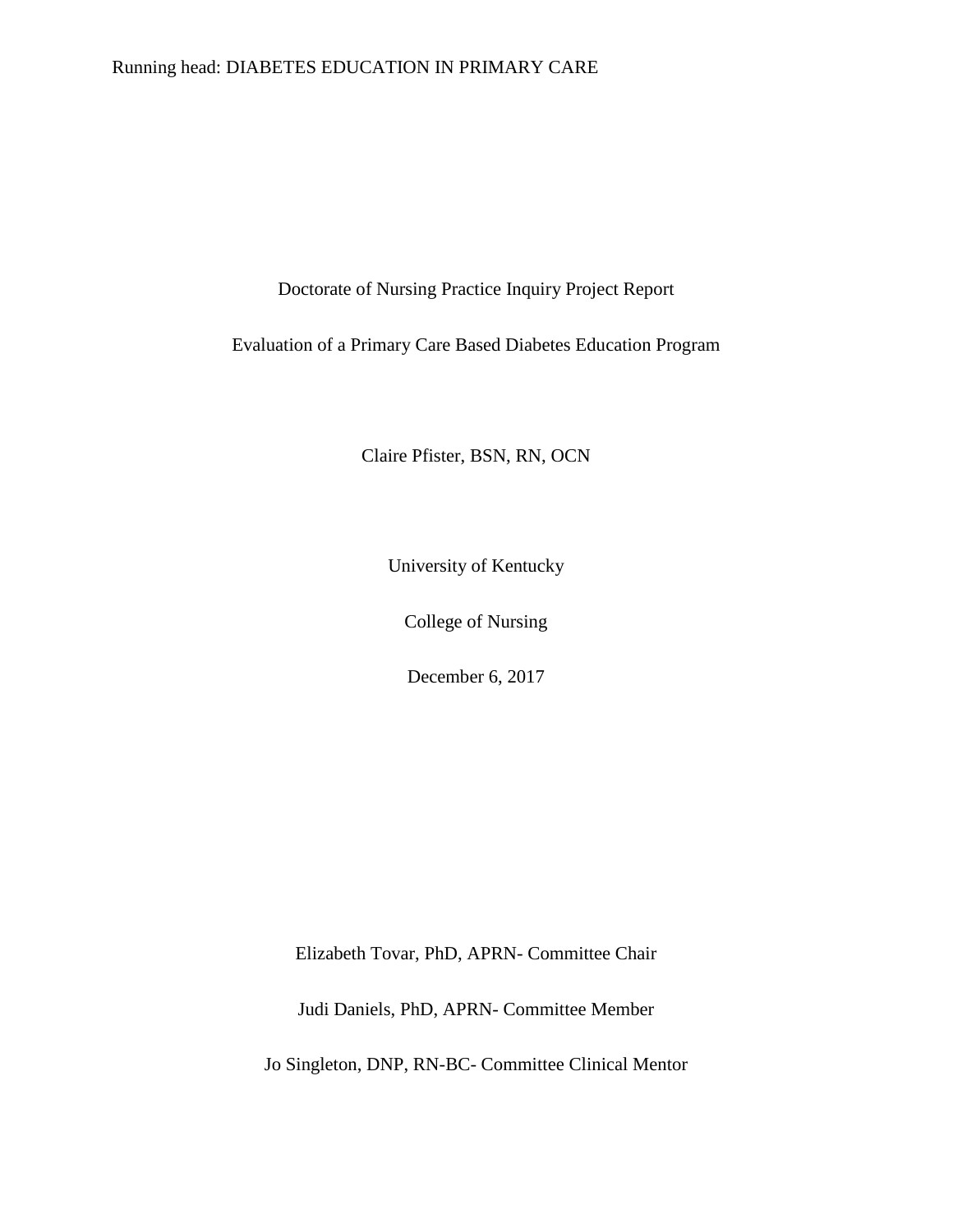### Dedication

My DNP Practice Improvement Project is dedicated to the patients and employees of El Milagro Clinic in McAllen, Texas who introduced to me my future career in health care over fifteen years ago. My experience working there planted the seed to pursue an education that would simultaneously prepare me to provide direct patient care and create systemic change. This practice doctorate in nursing is the manifestation of that desire to function as both a policymaker and direct care provider. My hope is to be an advocate for the most vulnerable patients as they navigate the health care system. My motivation for this project has been my family, especially my husband Josh and my children Molly and Simon. I love them beyond measure and am grateful for their support, sacrifice, and encouragement on this three-year journey.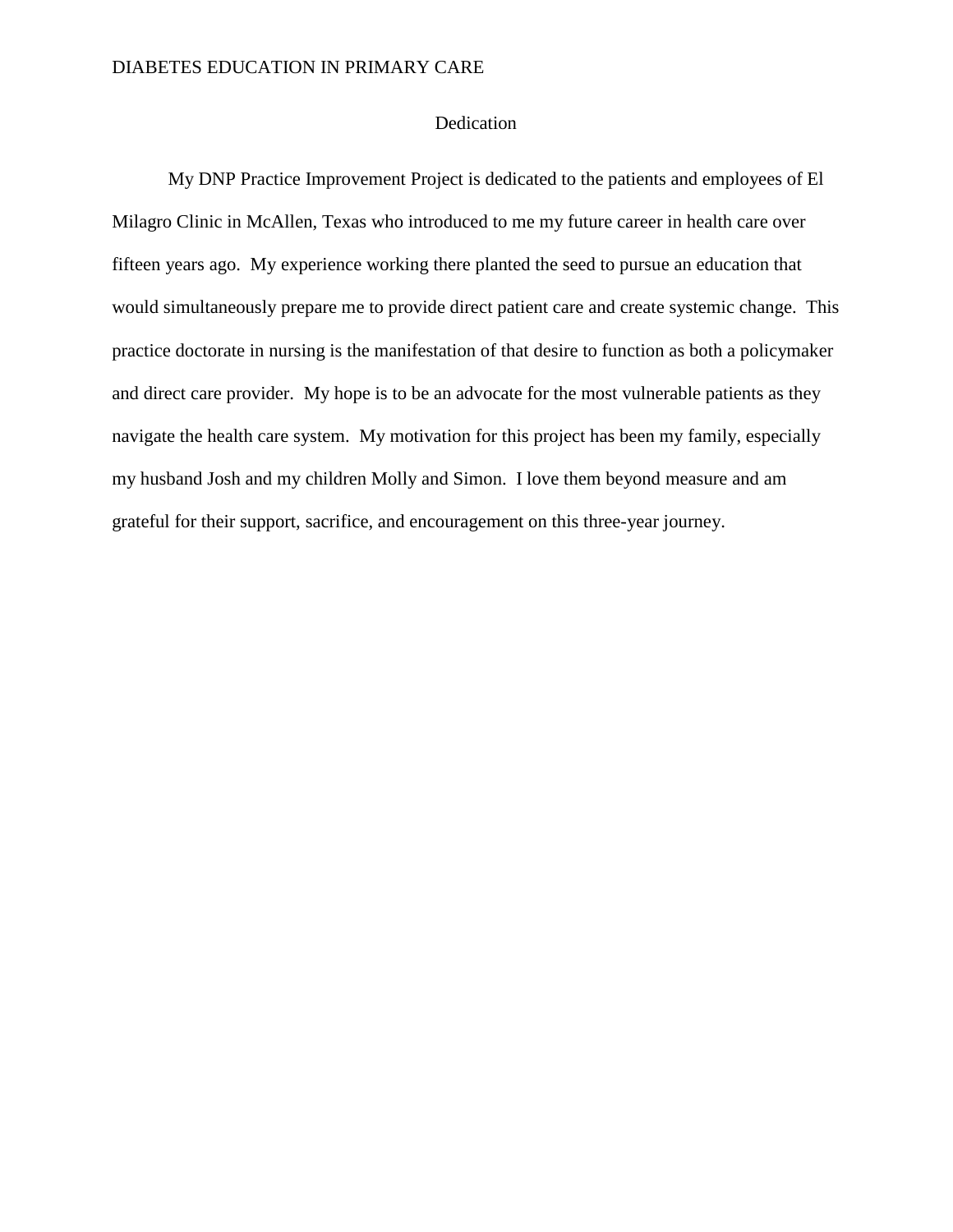#### Acknowledgements

I would like to acknowledge my advisor, Dr. Elizabeth Tovar, committee member Dr. Judi Daniels, and clinical mentor Dr. Jo Singleton. Their expertise pushed me to create the best project possible. I would like to thank Michele Paxton, RN, Megan Barriger, MA RD, CDE, Dr. Peggy El-Mallakh, Dr. Amanda Wiggins, Whitney Kurtz-Oglivie, and Dr. Michele Pendleton for their assistance with this project. I express heartfelt gratitude to the visionary leaders at the Norton Institute for Nursing for the tremendous blessing that this program has been in my life. I promise to show a return on the priceless investment made in me. Thank you to all the talented professors and dedicated staff at the University of Kentucky College of Nursing. Finally, many thanks to Betty Hayes who provided support every step of the way.

Norton Healthcare Scholarship Recipient: This Doctor of Nursing Practice project and program of study was fully funded through the University of Kentucky College of Nursing and Norton Healthcare academic-practice partnership.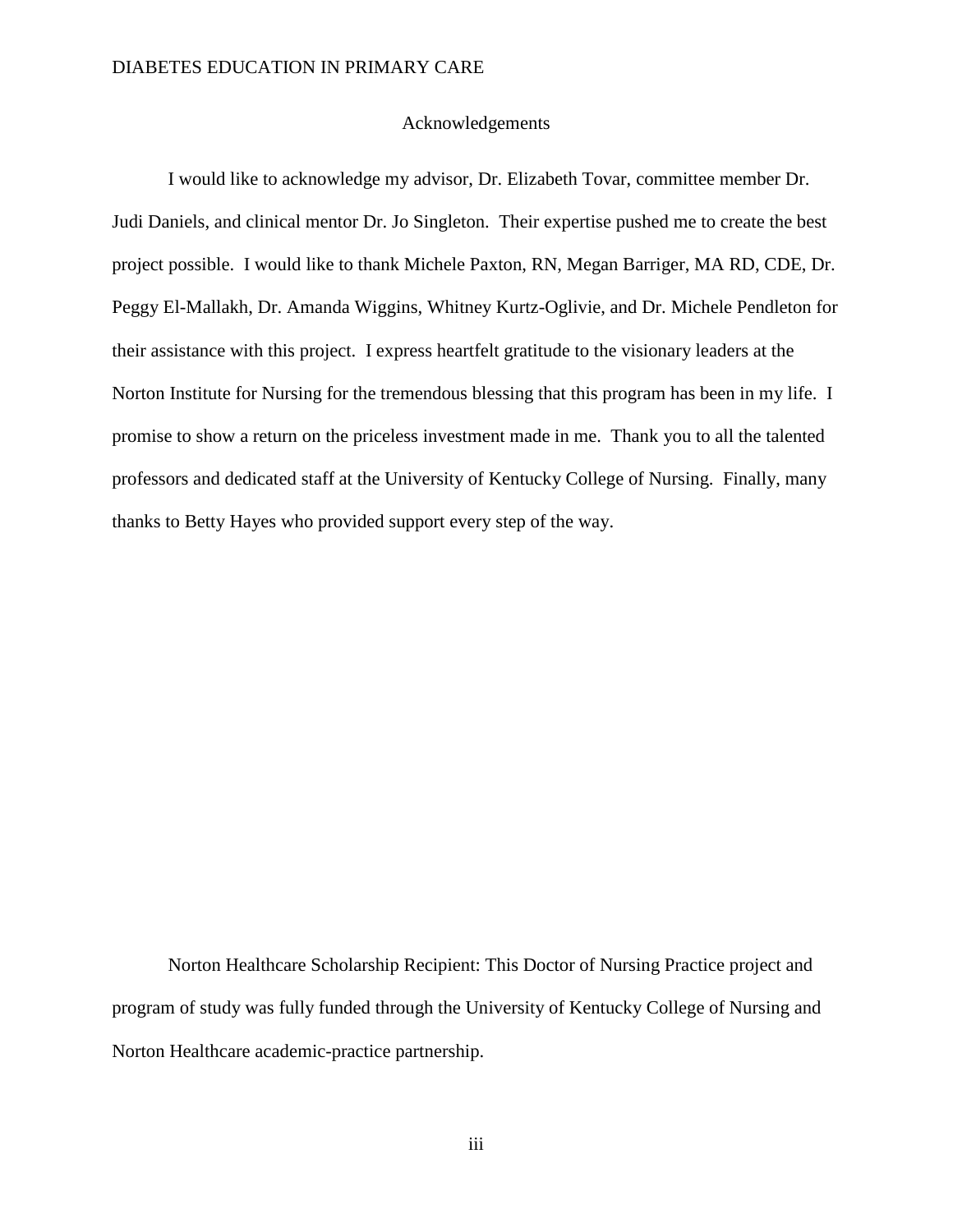### Table of Contents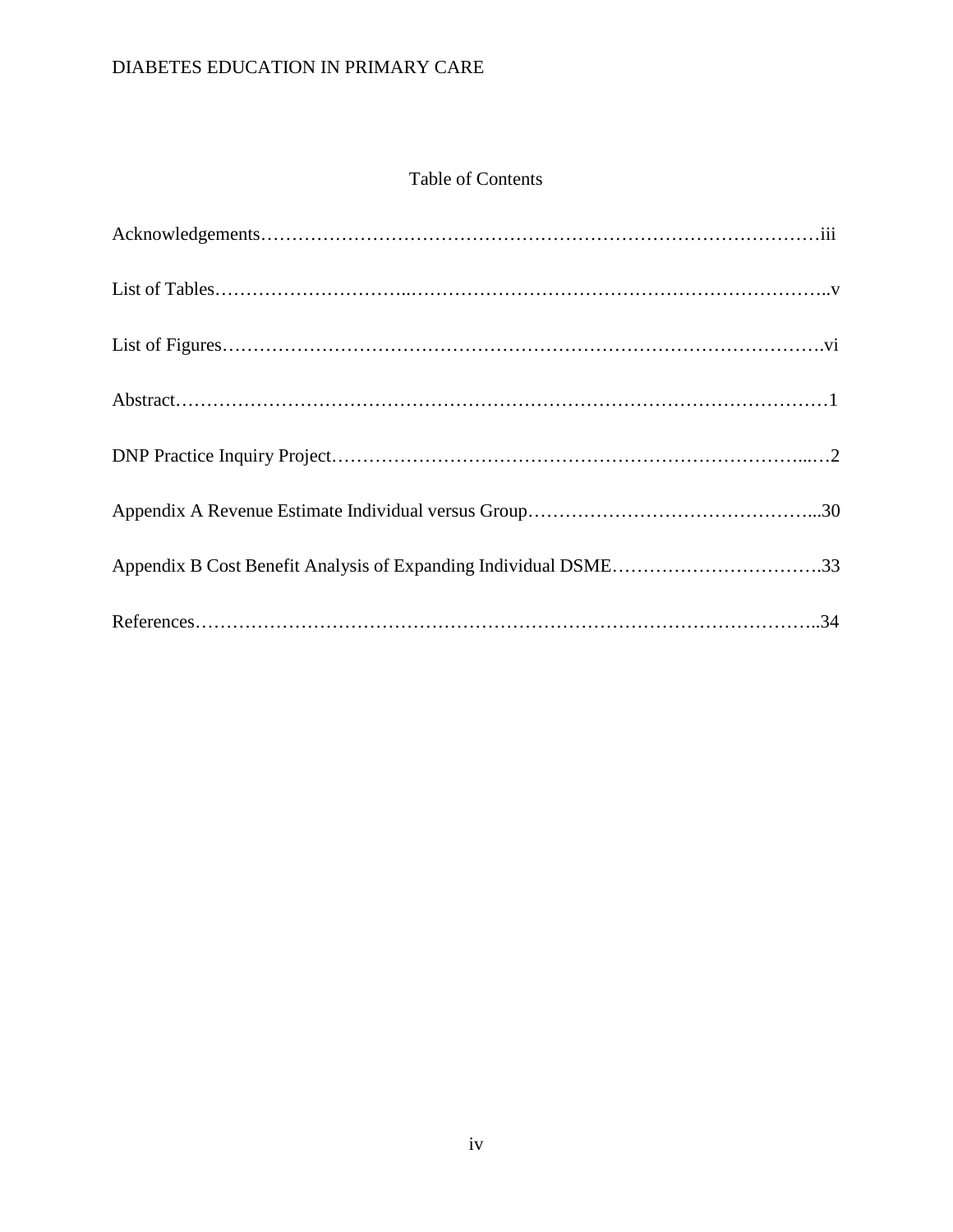### List of Tables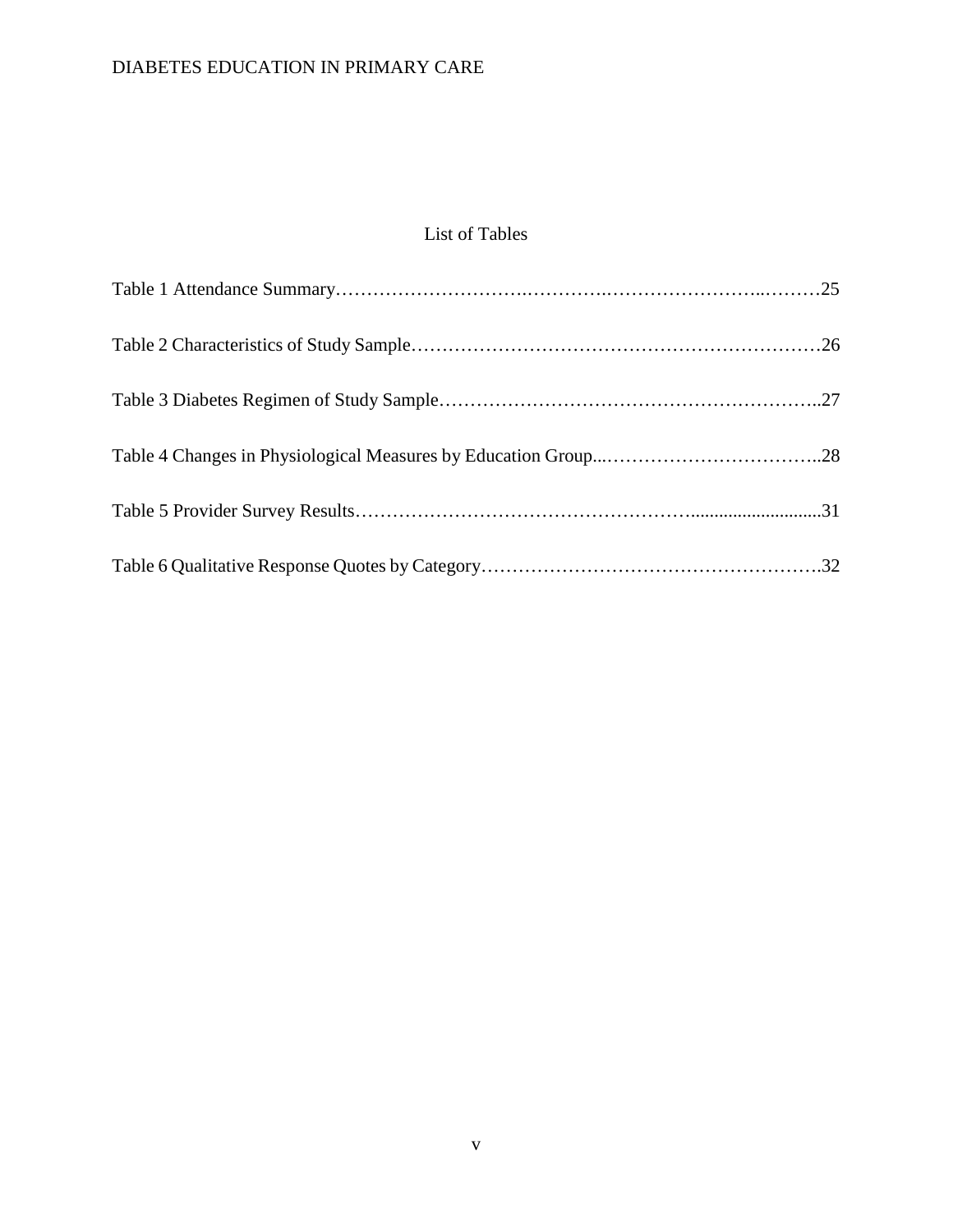# List of Figures

| Diagram 1 Barriers and Facilitators to Diabetes Self-Management Education29 |  |  |
|-----------------------------------------------------------------------------|--|--|
|                                                                             |  |  |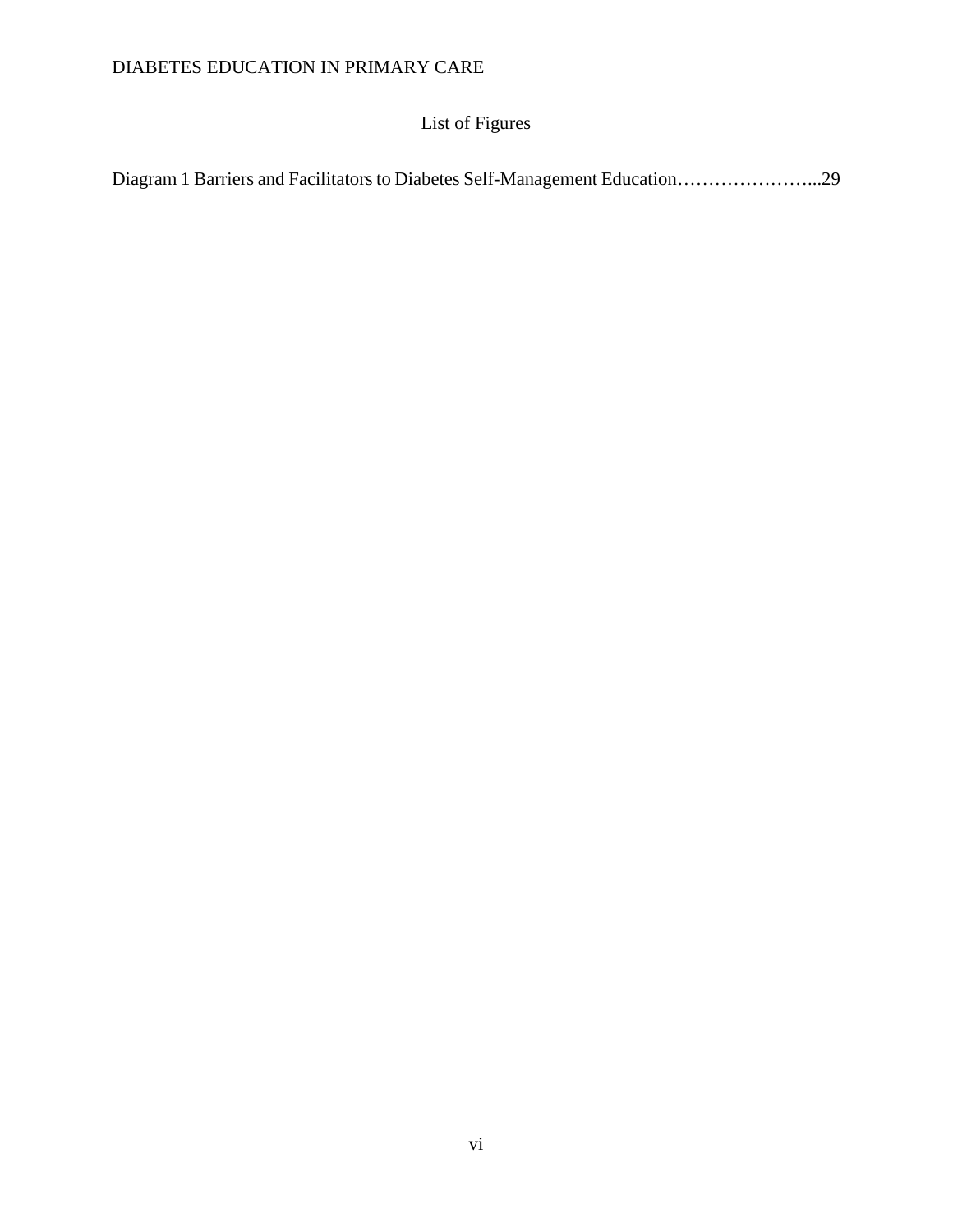#### Running head: DIABETES EDUCATION IN PRIMARY CARE

#### Abstract

The improved management of diabetes is a critical clinical and economic challenge facing our healthcare system. Educating patients with diabetes to self-manage their disease is a vital component of diabetes care. The purpose of this DNP practice improvement project was to evaluate an innovative health care delivery method of individualized diabetes self-management education (DSME) in primary care. The approach combined individual DSME with a registered dietician and routine diabetes care with the primary care provider into one patient appointment. System data was reviewed to compare referral and attendance patterns of group and individual methods. Changes in clinical indicators of A1C, BMI, and blood pressure were evaluated in three DSME cohorts: individual, group, and none. Qualitative analysis including a focus group and provider survey were conducted to reveal facilitators and barriers to education.

Results favored higher referral and completion when education was offered as an individual appointment in the primary care office. System data analysis showed a twofold increase in referrals and a threefold increase in completion of education with the new method. One hundred and eighty-six charts were reviewed for clinical indicators of change. Each education cohort had a statistically significant reduction in A1C, but no significant differences were found between cohorts. No significant changes were found in BMI or blood pressure. Health care workers cited accessibility as the foremost factor affecting education completion. The increase in DSME completion with the individual method adds to the understanding of how health care system design can reduce barriers to diabetes education. Over time, this patientcentered design could improve the health of patients with diabetes and reduce costs spent on complications.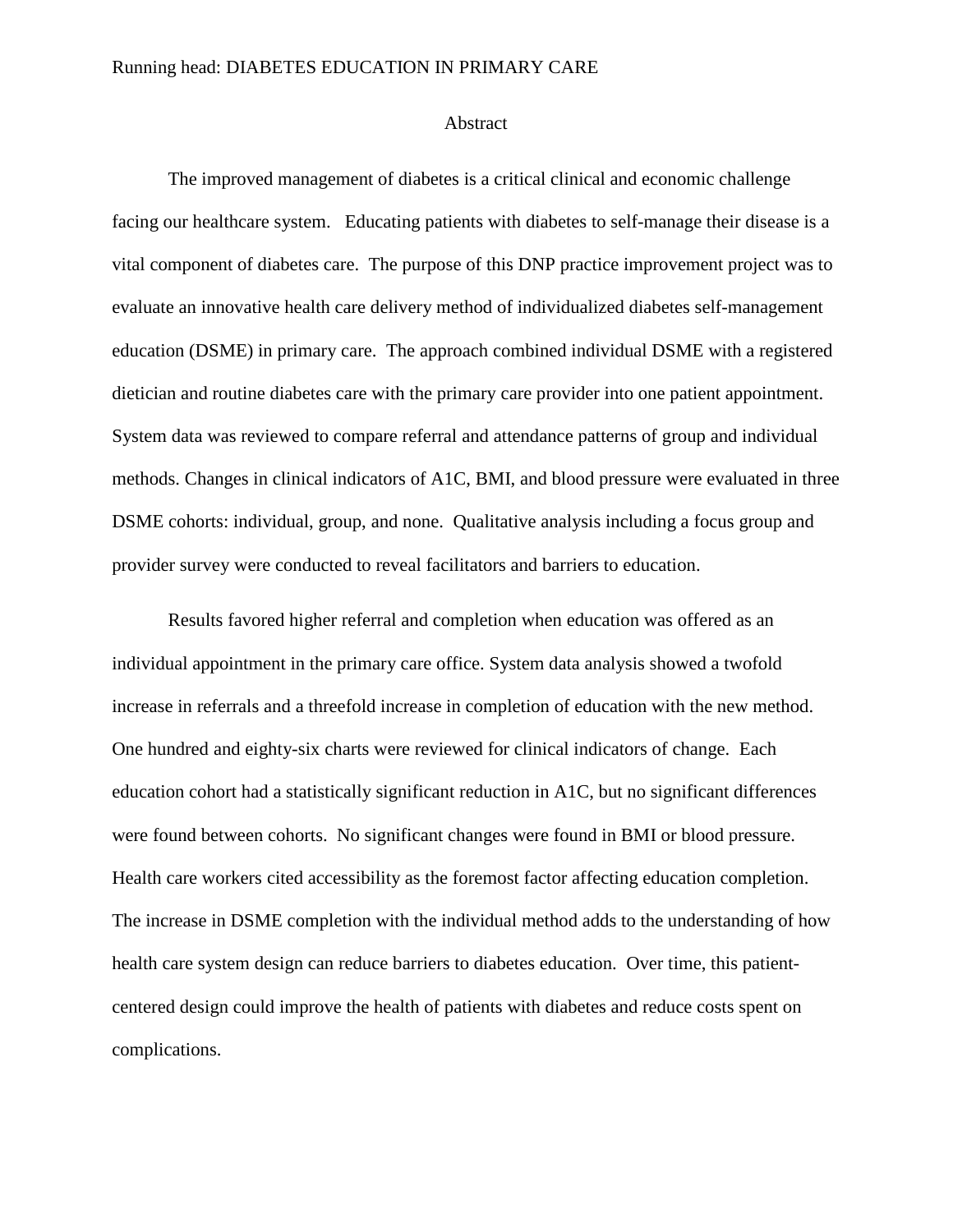Evaluation of a Primary Care Based Diabetes Education Program

#### **Introduction**

Diabetes mellitus type 2 (DMT2) is a chronic disease that can result in multiple complications including loss of vision, limbs, kidney function, and life if poorly controlled. The current estimate of the prevalence of diabetes is 29.1 million Americans, or 9.3% of the population (ADA, 2015). In addition, 86 million Americans have prediabetes (ADA, 2015). In the United States diabetes is growing at an alarming rate. According to the American Diabetes Association (2015), if present trends continue one in three Americans will have diabetes by 2050. The prevalence of diabetes in Kentucky has surpassed the national rate as 13.4% of adult Kentuckians are living with the disease as of 2015 (Kentucky Cabinet for Health and Family Services, 2017). The improved management of diabetes is a critical clinical and economic challenge facing our healthcare system. Estimates show that 23% of total U.S. health care dollars are attributed to diabetes care. Of those dollars, 43% are spent on inpatient care, the most expensive care setting (ADA, 2013). Quality improvement efforts to improve diabetes outcomes and reduce costs include the patient centered medical home (PCMH) and diabetes selfmanagement education (DSME). The purpose of this DNP practice improvement project is to evaluate a new method of individual DSME in primary care.

### **Background**

One evidence-based strategy to improve diabetes management and prevent costly hospitalizations due to poor control is diabetes self- management education. Diabetes selfmanagement education (DSME) is the process of facilitating the knowledge, skill, and ability necessary for diabetes self-care (Powers et al., 2015). Registered dieticians, nurses, and chronic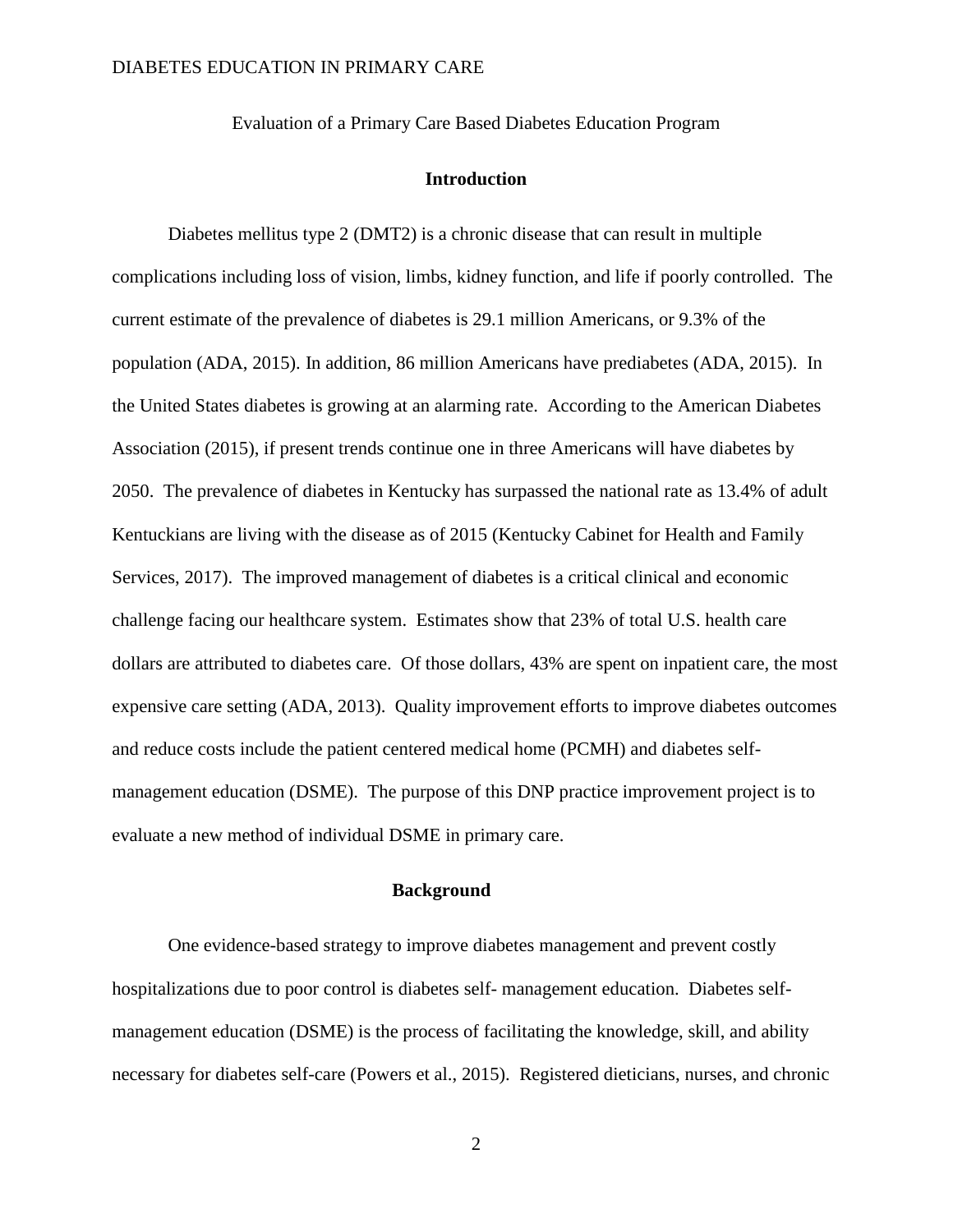disease educators provide DSME in both individual and group educational settings. The American Diabetes Association advocates for DSME at first diagnosis, annually, with complications, and during care transitions (ADA, 2017). DSME includes patient centered training on medication management, blood glucose monitoring, nutrition, physical activity, coping strategies, and reducing complications (Powers et al., 2015).

Research has shown that patients who participated in DSME have demonstrated improved clinical outcomes, including lower hemoglobin A1C scores, lower self-reported weight, and reduced costs of care (Chomko, et al, 2016, Chrvala, et al., 2016, & Powers et al., 2015). This improvement in clinical outcomes has important implications for reduction in diabetes related morbidity and mortality. The relationship between higher A1C and increased risk of cardiovascular disease has been extensively researched. Seventy percent of 2,853 patients hospitalized for an acute myocardial infarction had A1C levels corresponding to diabetes or prediabetes (Arnold et al., 2014). Researchers have found that among older adults with diabetes there is an increased risk in mortality with A1C greater than 8% compared to A1C less than 6.5% (Palta et al., 2017).

Strong evidence supports utilizing DSME to improve clinical outcomes. Liu and authors (2014) showed a reduction in A1C of 1.2 percentage points after the completion of DSME group sessions by a group of 380 patients. Notably, the authors found that of 1000 referred patients, 170 were "no-shows", many completed one or two sessions, and only 380 completed three or four sessions of the four-session series (Liu et al., 2014). Finding the method of DSME that corresponds with the highest level of completion ensures that patients receive the full benefit of DSME. Determining the education delivery method that results in the best clinical outcomes while using the least amount of resources is a next step in DSME research.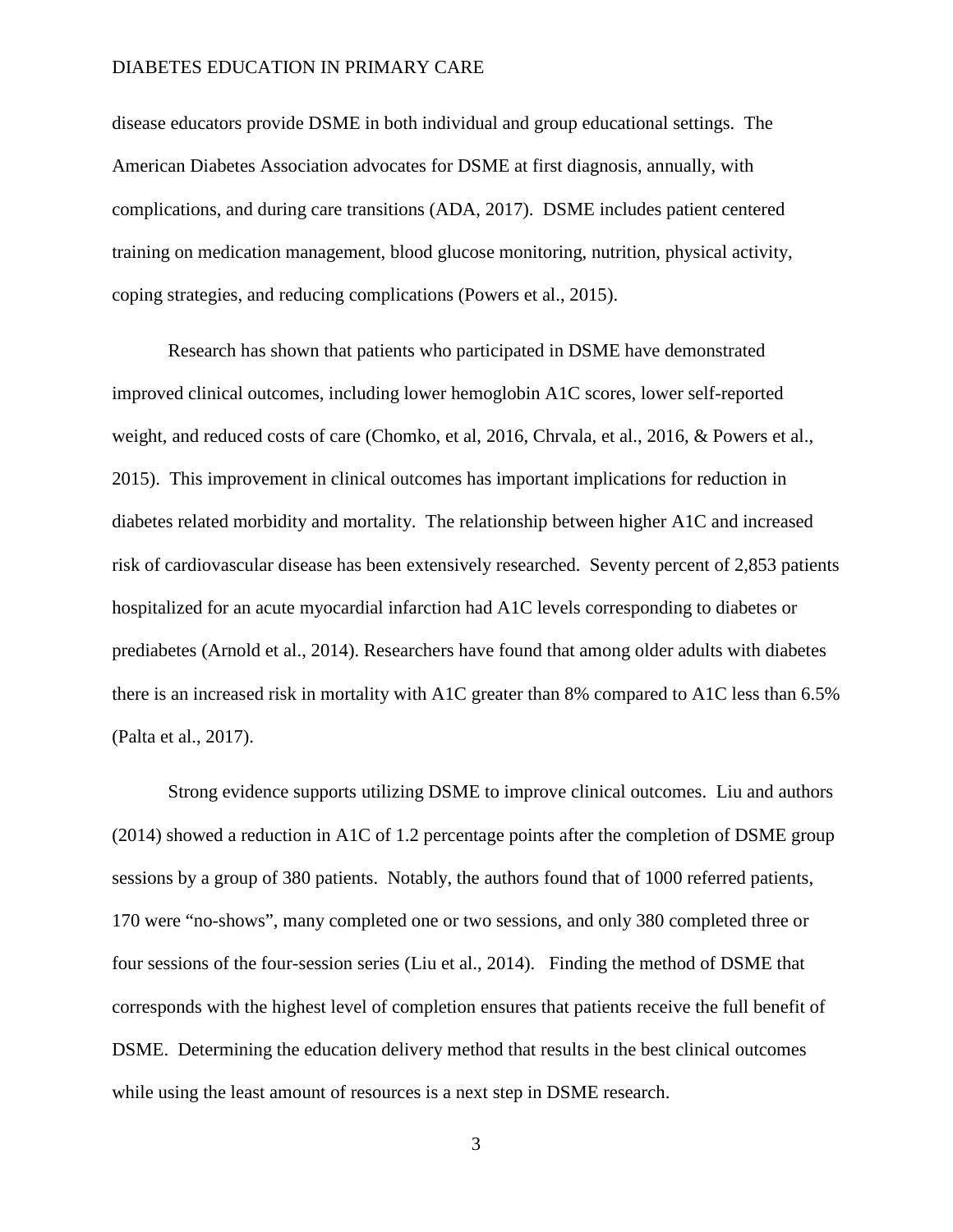Developing a format that is easily accessible for this growing population of patients is an essential question, as research shows that DSME is underutilized. Only 48% of Kentuckians report ever having had Diabetes Self-Management Education compared to a national rate of 51.3% (Kentucky Cabinet for Health and Family Services, 2017). Despite Medicare offering reimbursement for DSME since 2000, only 5% of eligible Medicare patients newly diagnosed with diabetes received self-management training in 2010 (Strawbridge et al., 2015). Reasons for the lack of completion include provider factors, patient factors, and systems factors. Providers and patients both cite the inconvenient hours of the education, cost for services, and transportation as barriers to patients completing DSME (Manard et al., 2016 & Janiszewski et al., 2015). In a Kentucky study, providers cited "lack of awareness," "difficult referral forms" and a belief that "patients weren't interested" as barriers to referral (Macy et al., 2014).

Sperl-Hillen and colleagues (2011) compared the effectiveness of group versus individual diabetes education in a randomized controlled trial. They found that the number of patients who completed all education was significantly greater  $(p=0.005)$  with individual education as opposed to group education (Sperl-Hillen et al., 2011). Those receiving individual education were significantly more likely than those receiving group education to have an A1C less than 7% upon follow up at 6.8 months. This was despite the group education being for a total of eight hours compared to individual education of three hours. Finding the most accessible, efficient educational format for DSME is an important component of delivering quality, cost-effective, and comprehensive diabetes care.

The Institute for Health Care Improvement has identified that in the current health care economy, improvement efforts must reach for a Triple Aim goal (Beasley, 2009). Namely, that health care improvement initiatives should 1) improve the health of a defined population, 2)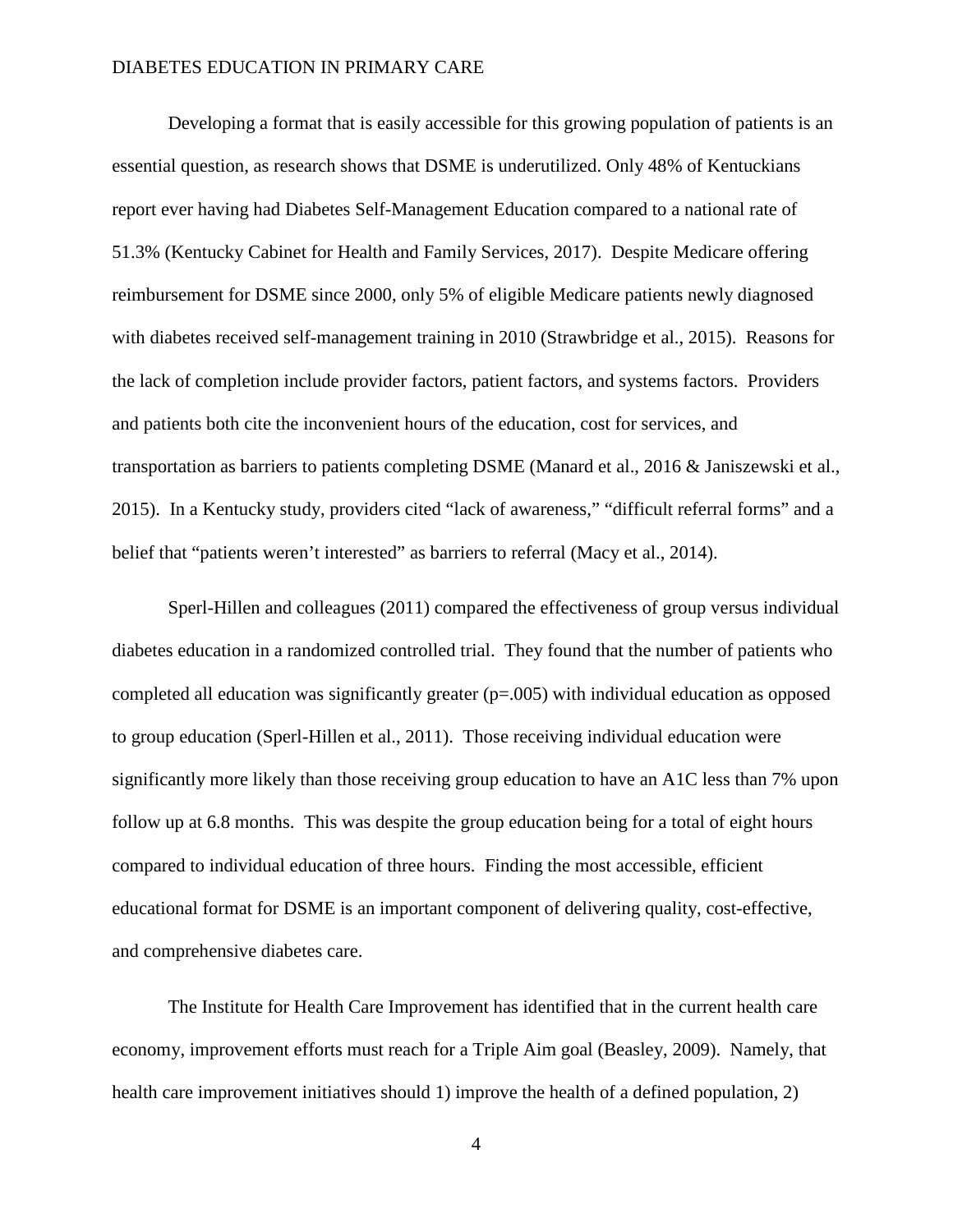enhance the patient experience of care, and 3) reduce or contain costs. This study will evaluate a change made to the diabetes education program at Norton Healthcare through the lens of the Triple Aim. The re-design of primary care services to incorporate a team-based medical home approach has been highlighted as one method to reach the Triple Aim (Beasley, 2009). Improved diabetes management is the result of a dynamic synthesis of efforts where the needs of the patients, the goals of the providers, and the confines of the health care system are all considered.

Norton Medical Group implemented a new approach to the delivery of diabetes education in June 2016. This was part of a quality improvement initiative to re-design primary care services and more fully implement the patient centered medical home model of care. The low group DSME attendance rate of 40% in 2014 indicated a need to change the delivery of diabetes education. Nursing leaders identified that the hospital campus location and group setting may have been barriers to patient completion of DSME (J. Singleton, personal communication, August 2, 2016). They decided to offer another option in addition to the group diabetes education. With the new DSME method, registered dieticians provide a single session of individualized diabetes education with patients in Norton primary care offices. These individual DSME sessions are 45 minutes in length and are scheduled as linked appointments prior to the patient's routine diabetes management appointment with their primary care provider. After the 45 minutes with the dietician, the patient then meets with their provider for their regular 15 minute appointment. The patient pays one co-pay which covers their portion of the cost of both visits as the provider can bill for the services provided by the registered dietician.

An essential component of evaluating this type of change in health care delivery includes assessing the attitudes, behaviors and experiences of health care workers who assist patients in accessing the education. Because the education is linked to the primary care appointment, the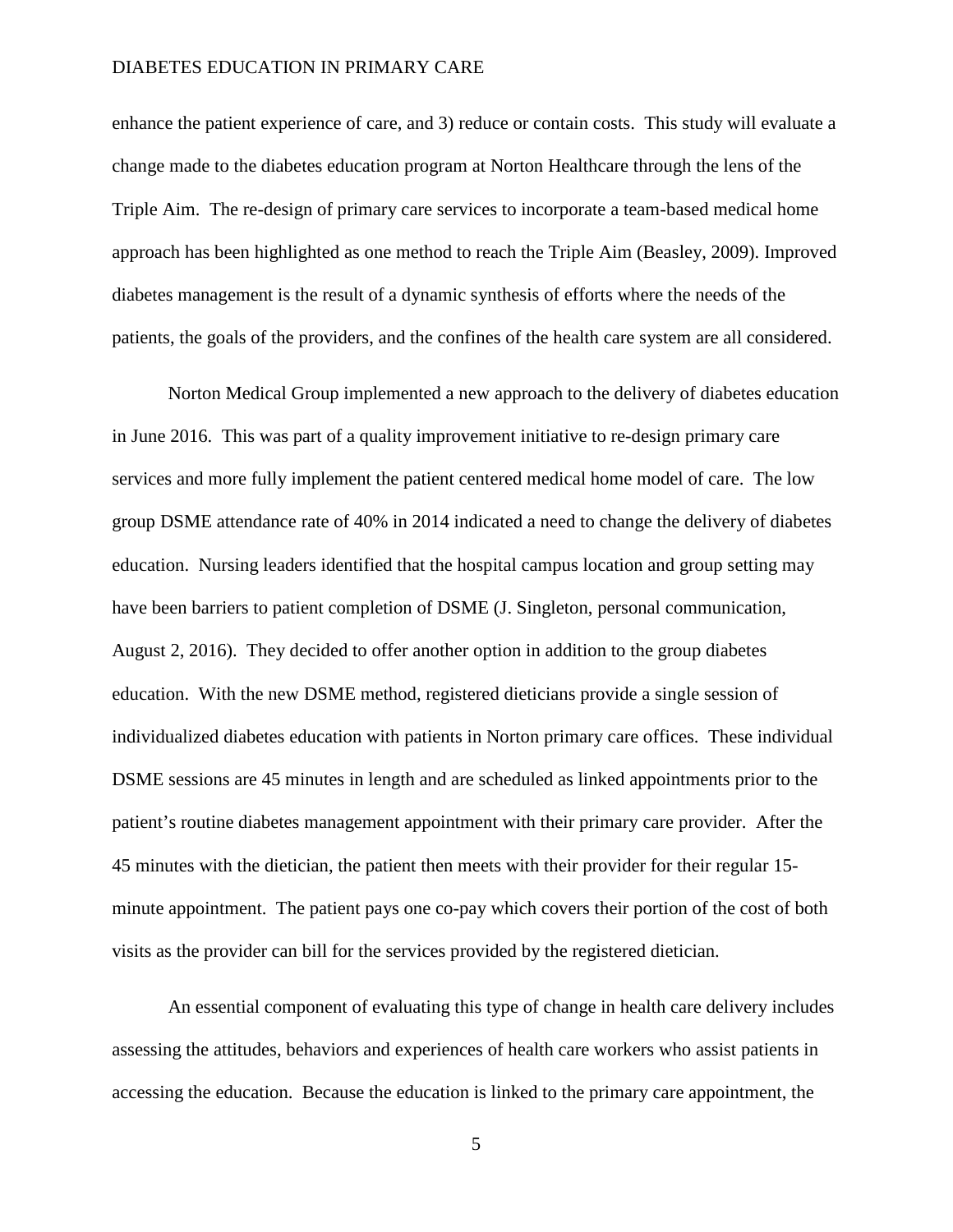perspective of the providers on the new model is essential. Provider referral behavior is impacted by the perceived facilitators and barriers to completion of DSME. The effectiveness, accessibility, and workflow impact of the new model are important to consider. Barriers experienced by patients are important to ascertain, but due to the retrospective nature of the study, the patient viewpoint was gathered by proxy through the providers.

This study will compare the clinical outcomes of A1C, BMI, and blood pressure of patients who received individual DSME, group DSME and no DSME in the primary care setting. Individual and group DSME referral and completion rates will be analyzed to determine the effect of method of DSME on completion. Since provider referral behavior affects the success of the program, this study will also evaluate the attitudes, facilitators and barriers to DSME perceived by health care workers at Norton Community Medical Associates.

There are three aims to this study. The first aim is to evaluate if the new method of DSME effects referral and completion rates. This aim will review system attendance and referral data. The second aim is to evaluate if there is a difference between groups in the amount of A1C, BMI, and blood pressure reduction after receiving no education, individual education, or group education. The second aim will use retrospective chart review. The third aim is to describe health care workers' attitudes and practices related to DSME referral and completion. The third aim will be achieved through a provider survey and health care worker focus group.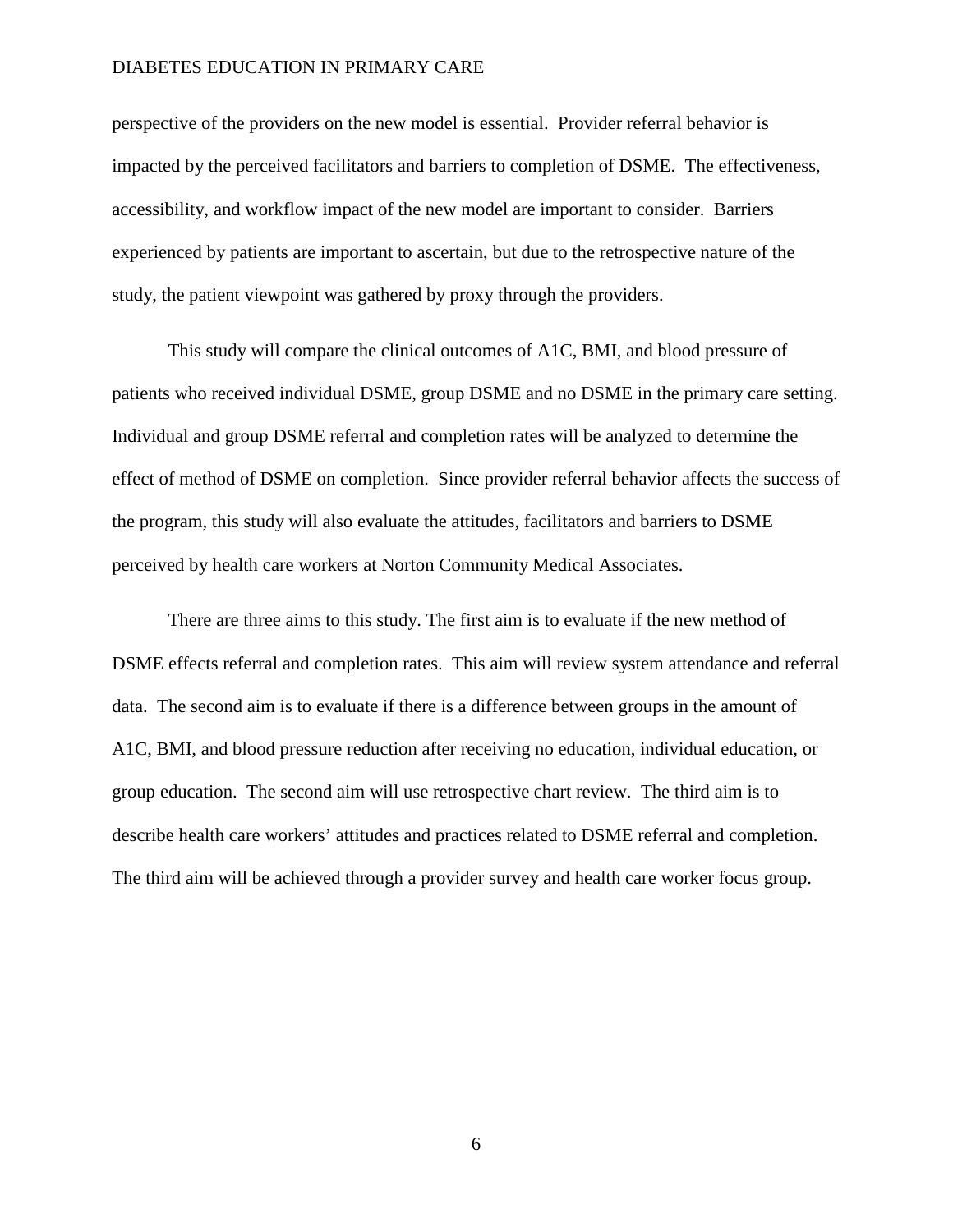#### **Methods**

#### **Design**

This is a descriptive study that includes analysis of aggregate referral and attendance data, prepost analysis retrospective chart review, a mixed methods provider survey, and healthcare worker focus group.

- 1) System Data Analysis
	- a. Review of number of referrals to education by both methods
	- b. Review of scheduled and completed education by both methods
- 2) Pre-Post Analysis Chart Review
	- a. A1C, BMI, and BP from pre-and post-education office visits
		- i. Individual
		- ii. Group
		- iii. None
	- b. Collection of demographic data, date of education, and diabetes regimen
- 3) Primary Care Provider Survey
- 4) Health Care Workers Focus Group

All aspects of this study were approved by the University of Kentucky Institutional Review Board and the Norton Healthcare Office of Research Administration prior to implementation.

### **Setting, Sample and Recruitment Methods**

**System Data and Chart Review:** This was a multiple site study that reviewed data documented as part of usual care for patients in 27 primary care and 4 endocrinology offices within Norton Medical Group encompassing Jefferson, Bullitt, and Oldham Counties in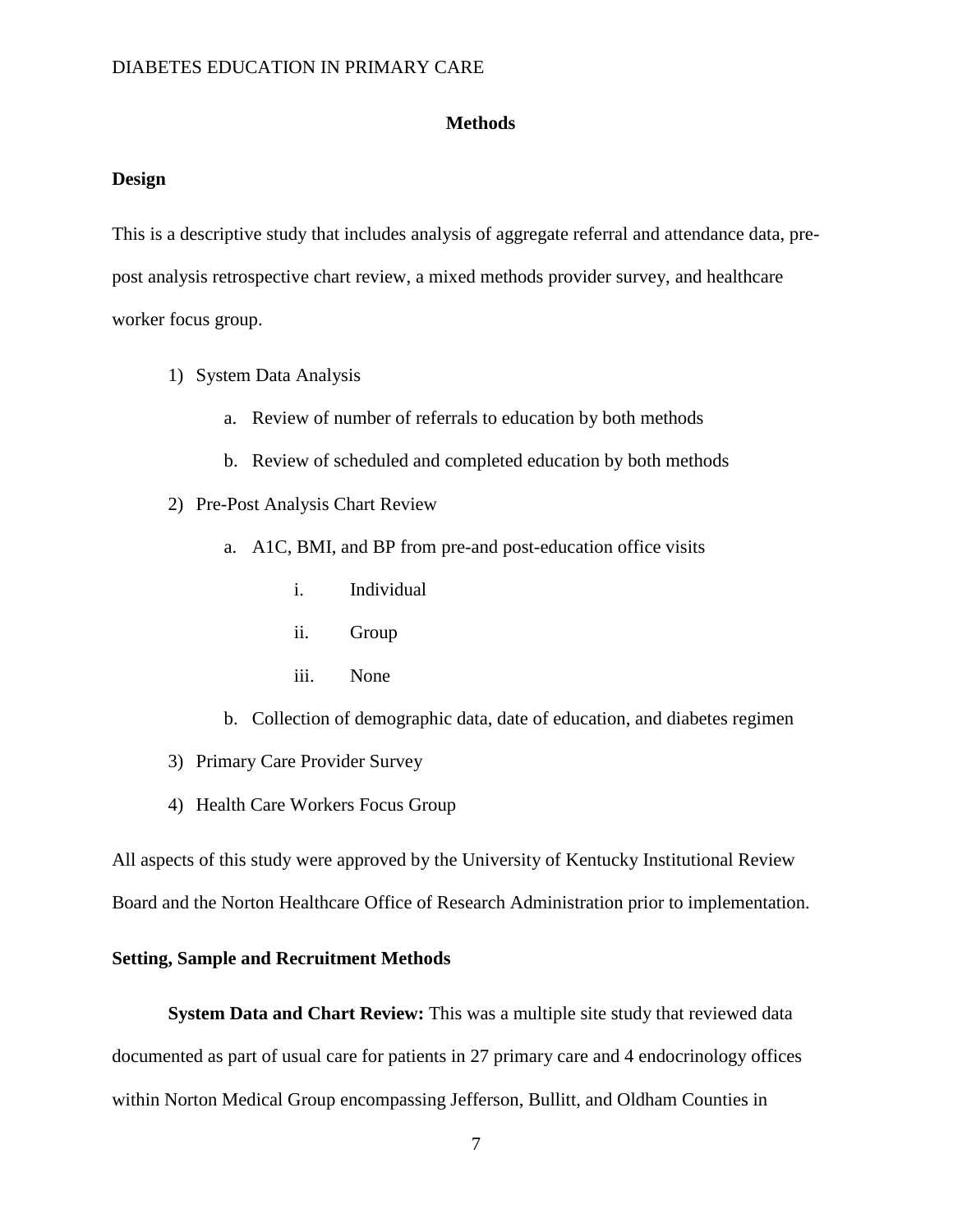Kentucky and Floyd County in Indiana. In October of 2017, there were 21,933 patients aged 18- 75 who sought care for T2DM at a primary care, immediate care center, or endocrinology office of Norton Medical Group.

**Provider Survey**: Fifty-three primary care providers including physicians, nurse practitioners and physician assistants working in nine primary care offices covering a diverse patient population in Jefferson and Bullitt County, Kentucky were offered participation in the study. These nine offices were selected with assistance from the Ambulatory Care Management Department at Norton Medical Group.

**Healthcare Workers Focus Group:** Employees working in a primary care office in a semi-rural setting located 19 miles south of Louisville, Kentucky were the sample for the focus group. This office has nine providers including five physicians and three nurse practitioners. This office was chosen because the principal investigator had a clinical rotation there and it has 1646 patients with diabetes in its panel. The focus group took place during the regular lunch hour. All staff in the office were offered lunch and invited to participate.

### **Procedures**

**System Data** To determine referral rates, Norton clinical information analysts worked with care management employees to run reports through the electronic medical record (EMR) system listing the number of patients referred to education of both methods. A true referral rate was not able to be calculated because the system was unable to collect the number of missed DSME referral opportunities.

The new individual DSME method started on June 1, 2016. It was decided to compare referral patterns six months after implementation to ensure that providers had adequate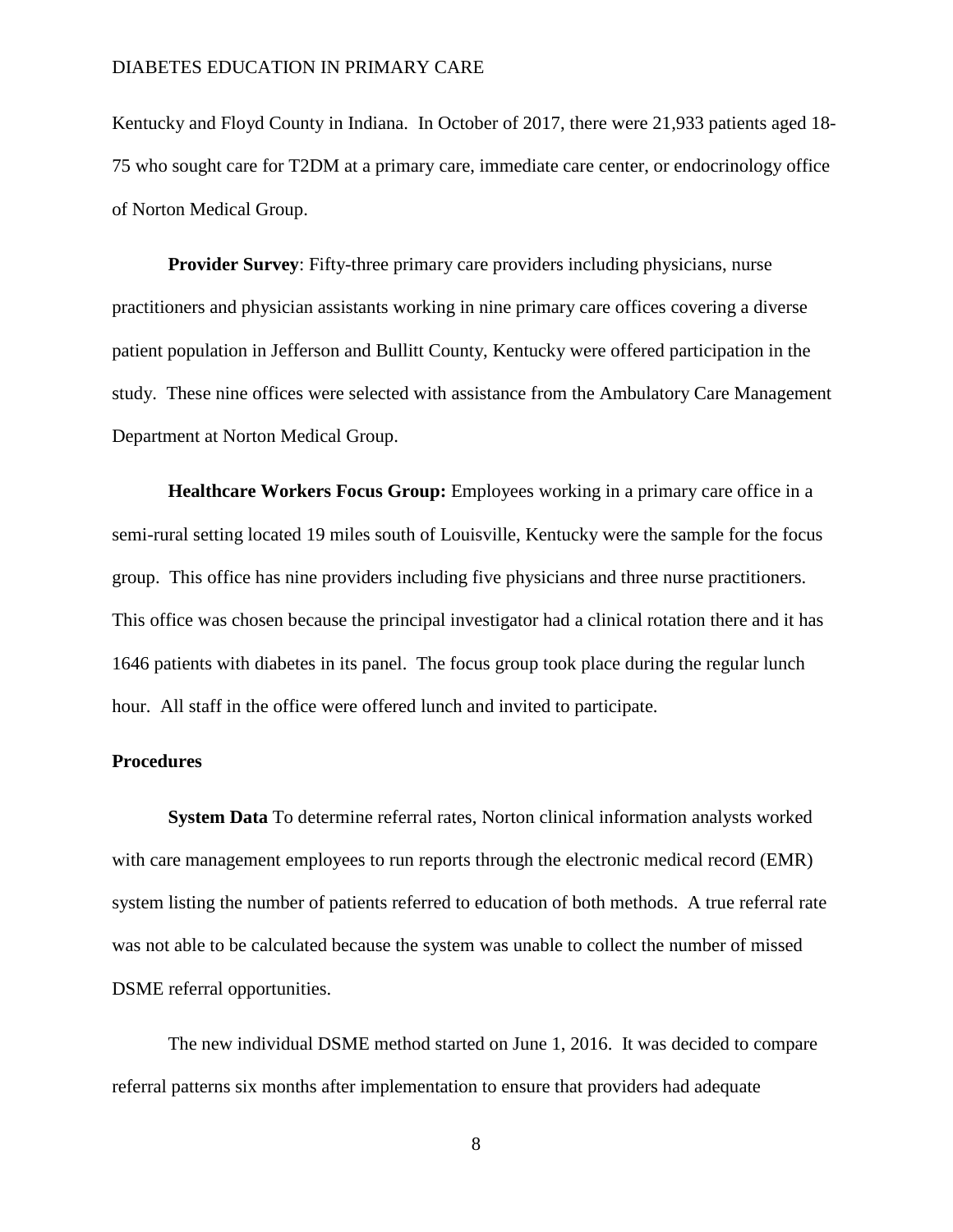awareness and experience with the individual option. Two spreadsheets listing all patients referred to each type of education was compiled for January 1, 2017 to May 31, 2017.

To determine completion rates, two spreadsheets with data from June 1, 2016 to May 31, 2017 were reviewed. One listed patients who were scheduled, patients who attended, and patients who failed to attend group classes. The second spreadsheet listed patients who scheduled, patients who failed to complete, and patients who completed individual education. Patients from the spreadsheet who were scheduled but failed to show up to the appointment were noted as "No Shows." Patients who canceled their appointment were included in the total number of patients scheduled. The electronic medical record does not capture the cause of cancellation and since some cancellations may be due a barrier of accessibility, cancellations and "No Shows" were combined into one group.

**Chart Review** Outcome of change in A1C, BMI, and blood pressure was assessed through a convenience sample of patients from over 28 primary care offices who had received individual education, group education, and those who had no documentation of having attended any education. A stratified sampling plan was done to match for age and gender within the three education cohorts from an initial dataset of 557 patients. The dataset was developed by clinical information analysts at Norton Healthcare in collaboration with care management employees. Charts provided were grouped by education received. Inclusion criteria included being over age 18, diagnosis of type 2 DM, A1C documented in the chart at a minimum of two data points, and no prior attendance at DSME classes. Exclusion criteria: patients with gestational diabetes, pregnant patients, patients with type 1 diabetes, patients who used an insulin pump, patients who had been hospitalized due to diabetes during the study period, patients under the age of 18, patients that had not completed an appointment for diabetes management in the past 12 months,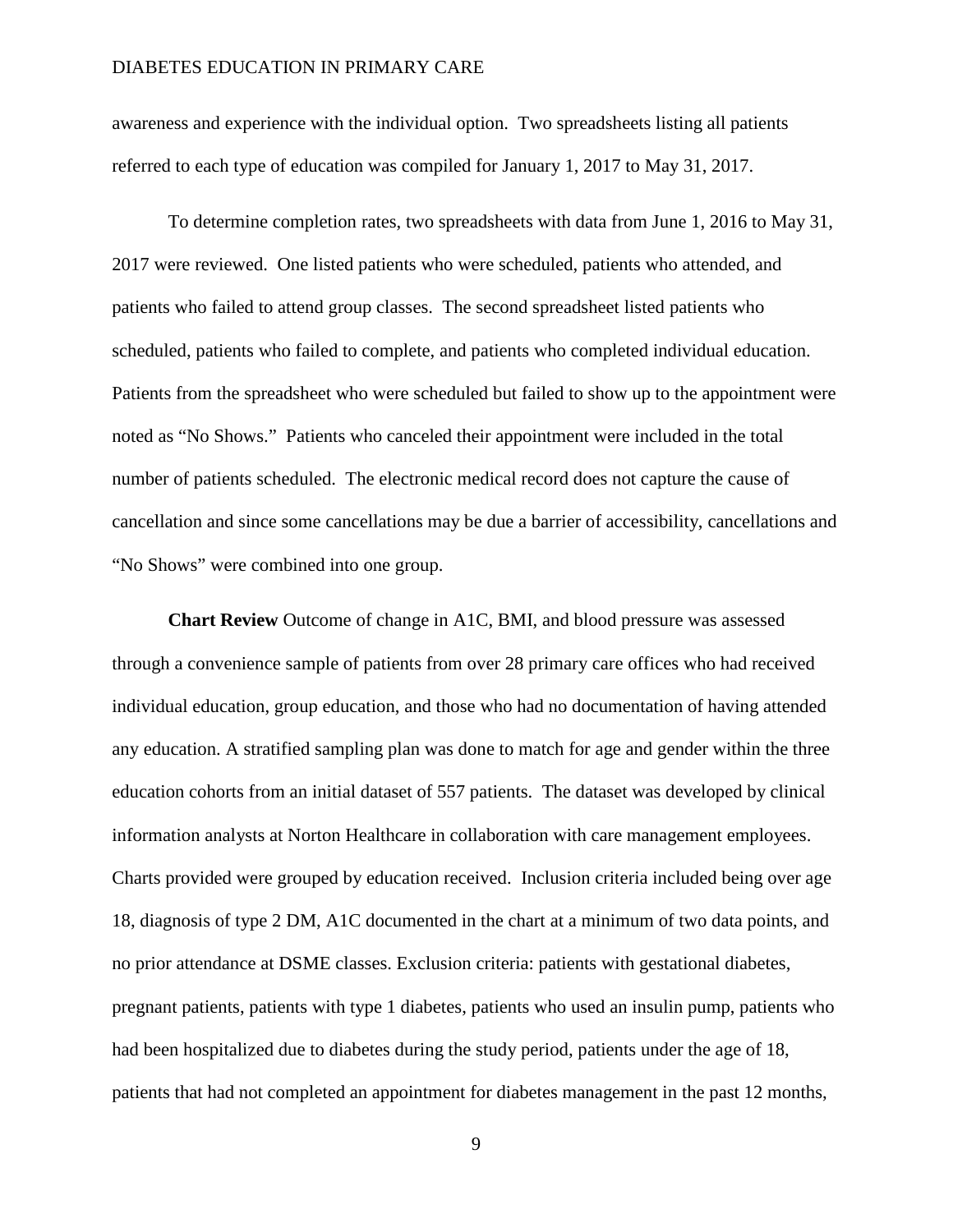and non-English speaking patients. Patients who participated in both group and individual sessions of DSME were excluded from the study as it would be impossible to determine which education correlated with any change in results.

Variables including race, age, gender, ethnicity, type of provider, primary care office of origin, involvement of endocrinology in diabetes management, and type of diabetes management regimen were collected. Diabetes management regimen was categorized as use of no medications, oral medications, insulin, injectable agents or a combination of those categories. A1C, BMI, and blood pressure as recorded at two or three different data points were collected. The dates corresponding to each of those data points and when education occurred was collected.

**Provider Survey** The attitudes of primary care providers were assessed through the voluntary completion of a confidential paper survey. The survey contained 15 Likert style questions and four open ended questions. Providers were personally approached by the PI, given a cover letter of explanation, and asked to submit their completed surveys in a secured drop box at the front desk. The drop box was picked up two days post distribution. Demographic data was not collected on the provider survey to encourage unbiased responses.

**Healthcare Workers Focus Group** Informed consent was obtained from all participants, who were given four open ended questions to prompt the discussion. The PI led a focused discussion of the facilitators and barriers perceived to patient completion of DSME. These four questions were the same open-ended questions included on the provider survey. An independent third party served as a dedicated research scribe taking notes on the conversation**.**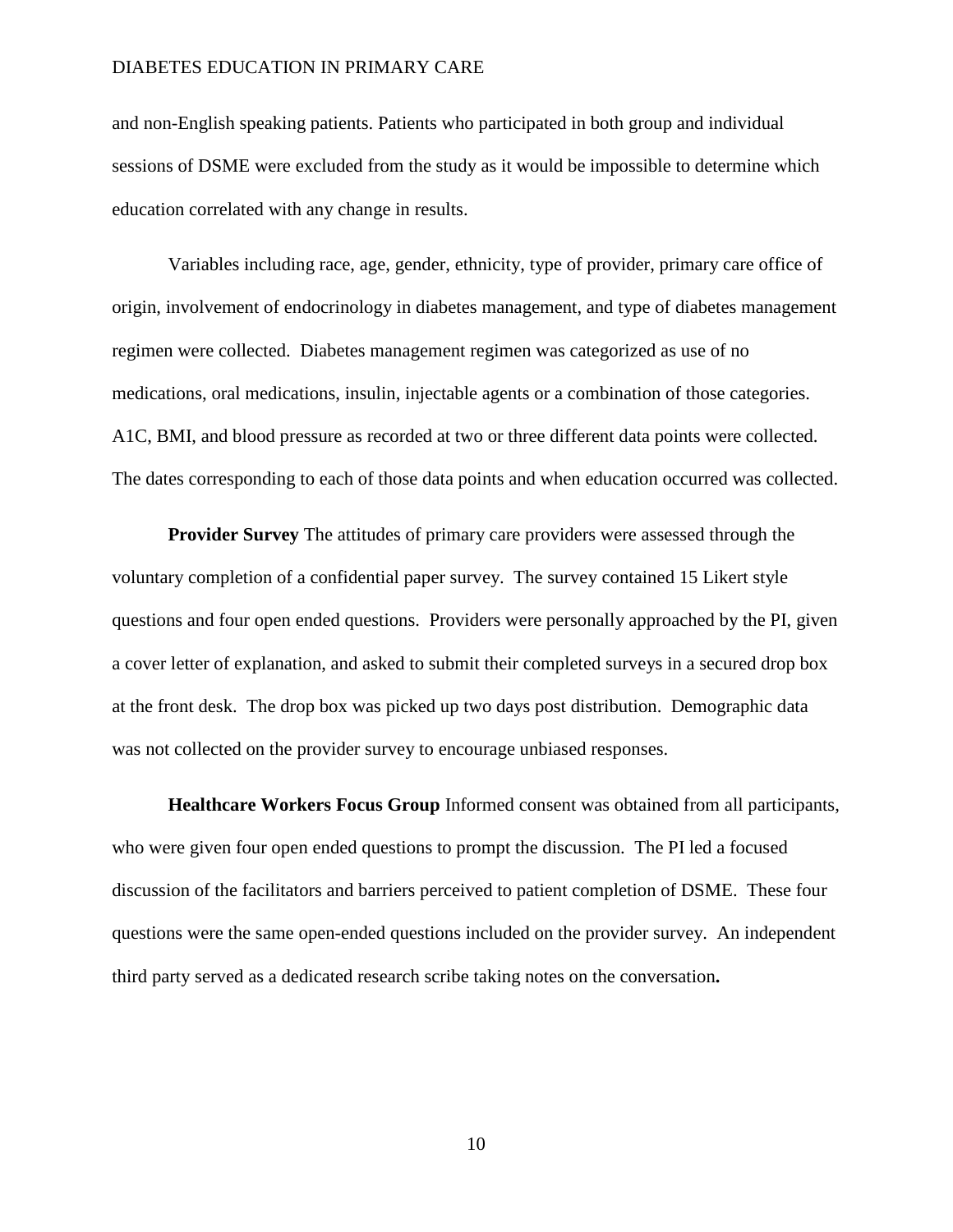#### **Data Analysis**

**System Data** The show rate was calculated by dividing the number of patients who attended education by the number of patients who were scheduled for each type of education. Patients who left without being seen or completed one day out of a two-day session were counted as not being in attendance.

**Chart Review** Statistical analysis including descriptive statistics, paired T test and ANOVA were run in IBM SPSS version 24. Paired T test was performed to analyze the change in A1C, BMI and blood pressure values through a least squared means analysis. ANOVA was performed for mean A1C at baseline and number of days elapsed between values collected for all three groups.

**Provider Survey** The 15 Likert style questions had five categories of Strongly Disagree, Disagree, Agree, Strongly Agree and Unknown that were collapsed into three categories. Frequency distributions were run in IBM SPSS version 24 to determine the percentage of providers that agreed, disagreed or did not know the answer to each question. Open ended responses were reviewed by the principal investigator and validated by an independent third party for categorical themes.

**Healthcare Workers Focus Group** The principal investigator and research scribe reviewed the hand-written notes from the discussion together directly after the discussion for consistency. The principal investigator transcribed the notes into a word document. The content of the notes from the focus group and the open-ended question responses were analyzed and synthesized for emerging categorical themes. An independent third party experienced in qualitative methods reviewed the analysis for validity.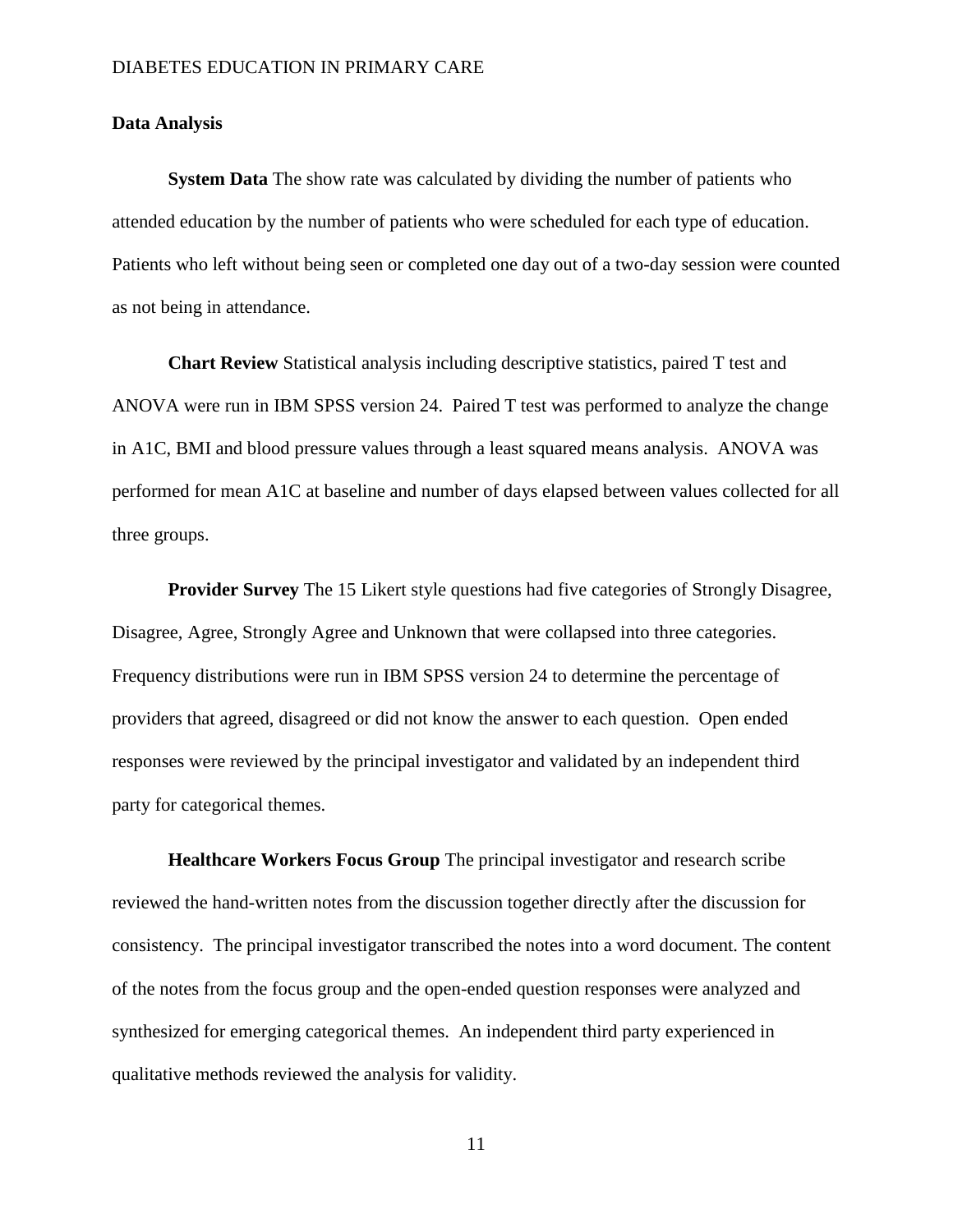#### **Results**

#### **Sample**

**System Data** There were 830 patients who were scheduled for a Type 2 Diabetes Education Group class between June 1, 2016 and May 31, 2017. Of these 220 completed the education. There were 1,138 patients scheduled for individual education between June 1, 2016 and May 31, 2017. Of those, 894 completed the education and 244 cancelled or failed to show up for the appointment. Between January 1, 2017 and May 31, 2017 there were 954 referrals to individual education and 405 referrals to group education.

**Chart Review** Norton Clinical Analytics office provided an initial dataset of 557 patient charts, 90 who had received individual education, 209 who had received group education, and 258 who had no education. Patients were stratified by age and gender within each educational intervention. Random sampling was done within the stratified sample to meet the targets of 12 males and 12 females in three age categories: under 50, 51-65 and over 66. Exclusion criteria were applied within the stratified sample. Final group sizes were individual  $n= 67$ , group  $n=54$ , and none  $n= 65$ .

**Provider Survey** Twenty-six of 53 possible primary care providers completed confidential surveys for a response rate of 49%. No demographic data was collected to protect provider confidentiality.

**Healthcare Worker Focus Group** Nine out of 25 possible participants were in the focused discussion. The sample included three licensed practical nurses, two nurse practitioners, one registered nurse, one scheduler, one office manager and one medical assistant.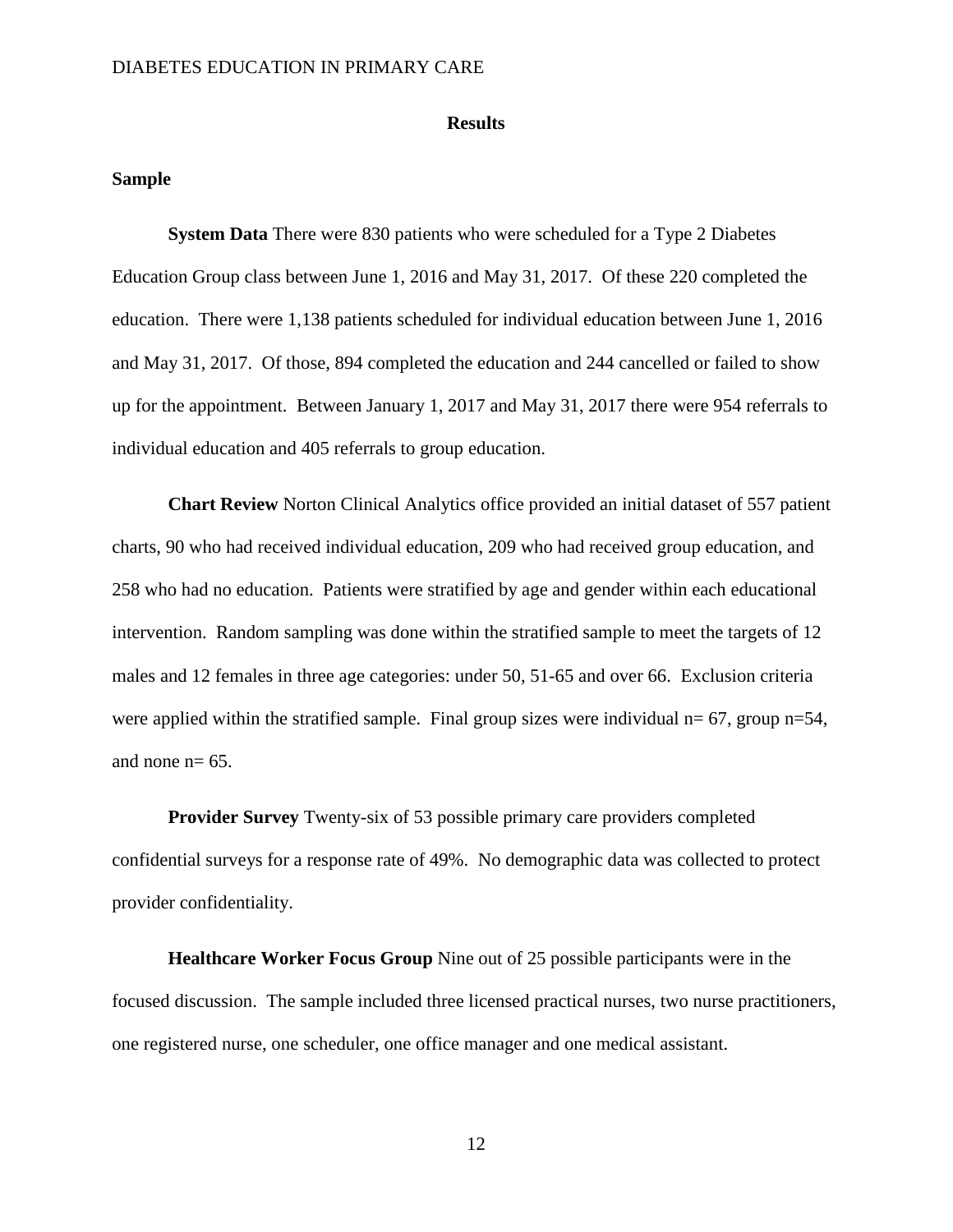#### **Procedures**

**System Data** The number of patients that attended each type of education method was tabulated based on spreadsheets compiled from attendance reports in the EMR. This number was divided by the total scheduled for that education method to determine the percent show rate. This method combines no shows and cancels into one category, as the EMR does not capture the reason for the cancellation. The number of referrals from January 1, 2017 to May 31, 2017 was compared for both individual and group education.

**Chart Review** Individual charts from the identified sample were reviewed for inclusion criteria and at least two data points with A1C, BMI, and BP documented within the time frame. The values of the clinical indicators, dates of documentation of those indicators, date of education, and demographic variables were abstracted from the chart into the data collection tool. The diabetes regimen was determined by reviewing the medication list for any anti-diabetic agent prescribed to the patient between the dates of the two recorded data points.

**Provider Survey** Surveys were distributed in the nine offices in August and September of 2017 on the days when the registered dieticians were normally visiting each respective clinic. In two of the nine offices, the manager assisted with distribution of surveys by leaving them on the providers' desks. One office had no completed surveys left in the lock box.

**Healthcare Worker Focus Group** The following questions prompted the focus group discussion and open response questions on the provider survey: What factors make it more likely for you to refer patients to DSME? What factors make it less likely for you to refer patients to DSME? Do you tend to refer patients to individual DSME, or group DSME? Why? What factors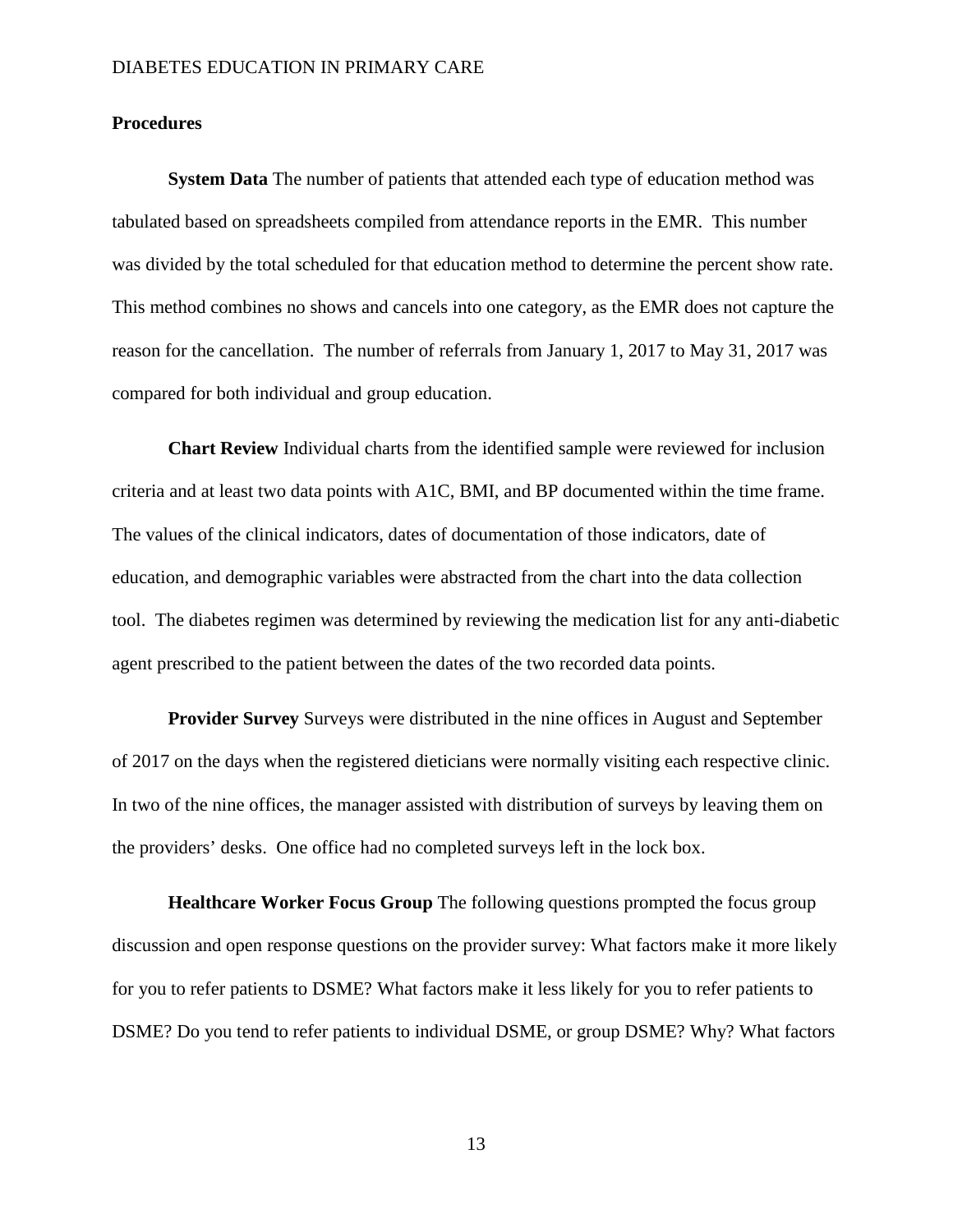do you find within the office that affect the scheduling and completion of DSME? In your experience, what factors affect whether patients agree to and complete DSME?

#### **Data Analysis**

**System Data** The change in design of DSME appeared to affect the number of referrals and increase the likelihood that patients completed their education. See Table 1 for a summary of attendance results. Between June 1, 2016 and May 31, 2017, 78.5% (894 out of 1138 scheduled) of all patients scheduled for an individual session completed their education compared to 26.5% (220 out of 830) of all patients scheduled for a group session. Patients were three times more likely to complete the education when it was offered as a 45-minute linked appointment in their primary care office instead of the group class over one or two days lasting six hours total taught on a hospital campus.

From January 1, 2017 to May 31, 2017 there were 405 referrals for group education compared to 954 referrals for individual education, or 2.35 times as many individual referrals compared to group referrals. This six-month analysis suggests providers were more likely to refer to DSME in the individualized linked appointment method.

**Chart Review** Descriptive statistics were computed in SPSS to determine demographic data. (See Table 2). Mean age of participants was 58.61 years old. Patients with A1C less than or equal to 7 were removed from the analysis. This was because clinically, at an A1C of 7% there is little room for improvement in glycemic control. Additionally, systematic review has found that the effect of DSME is greater on those with poor glycemic control (Pillay et al., 2015). Paired T test analysis done in SPSS version 24 showed that within groups, each had a significant reduction in mean A1C between Time 1 and Time 2. Individual (n=54) went from a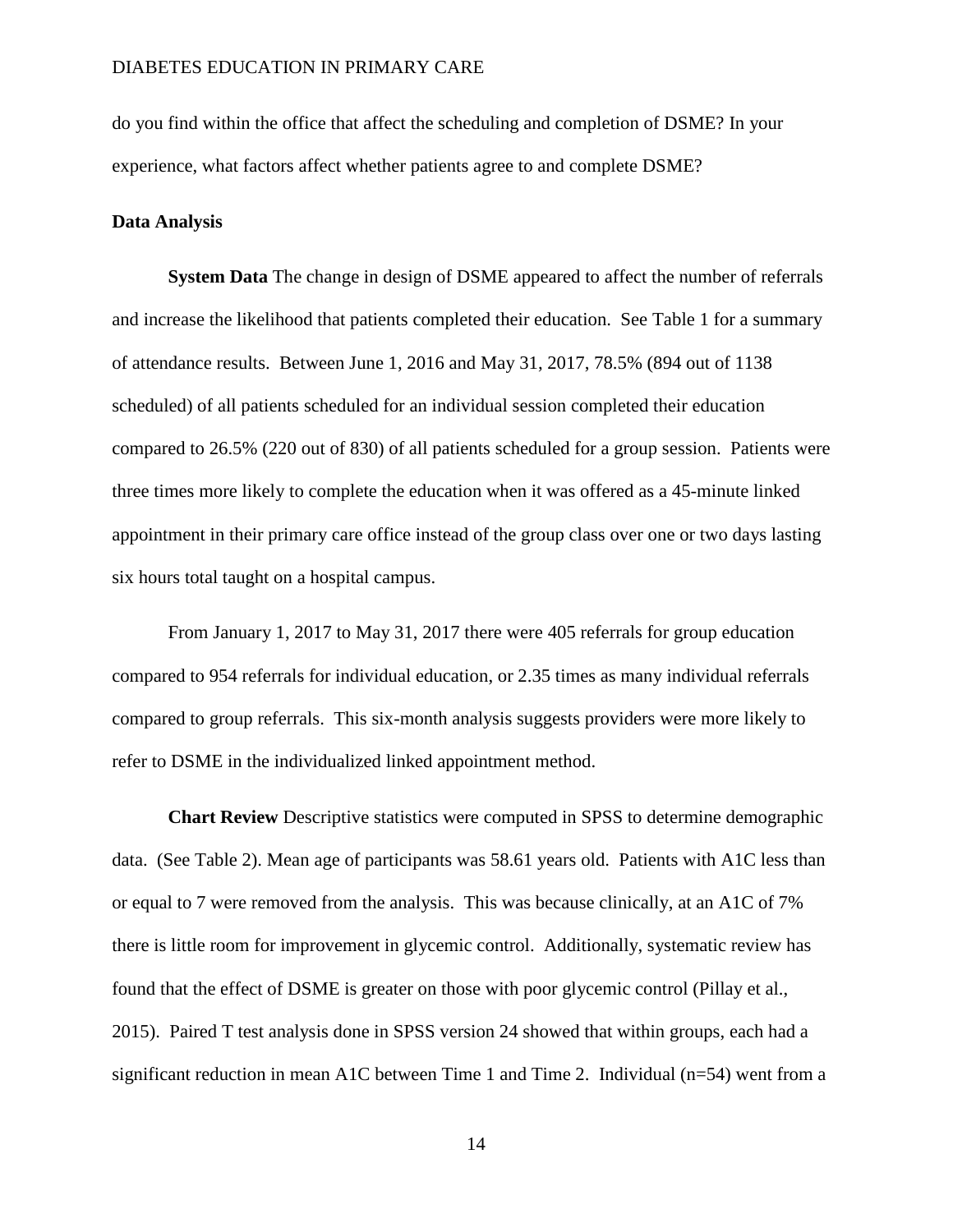mean A1C of 9.63% to 8.19% for a reduction of  $1.43\%$  (p<.0001). Group (n=33) went from a mean A1C of 8.98% to 7.8% for a reduction of 1.18% ( $p=.0004$ ). None ( $n=56$ ) went from a mean A1C of 9.24% to 7.96% for a reduction of 1.28% (p<.0001). The analysis found no significant differences between groups in the amount of A1C reduction. There were no significant reductions within or between groups for mean BMI or blood pressure. (See Table 4.)

**Provider Survey** Results from the 15 Likert questions on the provider survey were imported into SPSS to determine frequencies of responses. (See Table 5.) Consistent themes include that providers believe referral to formal DSME is needed due to inadequate time or resources to cover diabetes self-management in a typical 20-minute office visit (88.9%). Providers (77.8%) believe that patients prefer individual education. In terms of A1C improvement, 81.5% of providers reported seeing this after individual education compared to 51.8% with group education. The ease of accessing education was reported to be higher for individual (59.2%) than group (37%). Since the introduction of the linked appointment model, 59.2% of providers perceive that this has reduced the number of "no shows" and cancellations of both education and diabetes management appointments. Only 11.1% of the providers surveyed agreed that the linked appointment model negatively impacts office workflow. Qualitative analysis combined the open response items of the provider survey and the focus group discussion comments, as both methods used the same prompting questions.

#### **Healthcare Worker Focus Group**

Qualitative analysis enabled a more in depth understanding of the barriers and facilitators to DSME completion as perceived by health care workers. Content was reviewed and thematically grouped into six categories: Accessibility (40.5%), Time (30%), Patient Motivation (23%), Clinical Factors (20.7%), Location (13%) and Cost (9%). The inter-relationship between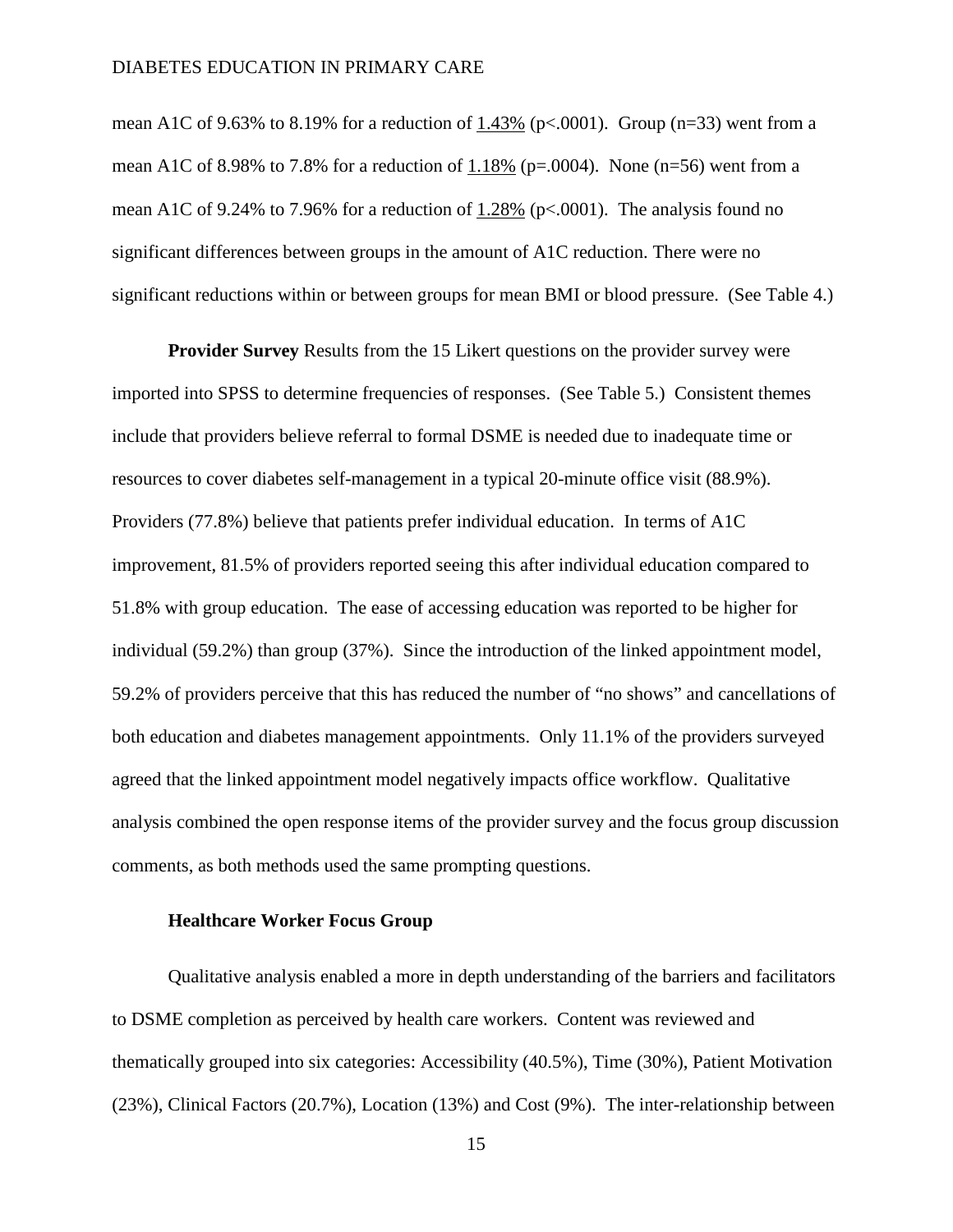provider, system, and patient factors and the response themes are depicted in Diagram 1. Frequency of response was assigned a percentage based on the total number of participant responses: survey (20) and focus group (9). Key quotes by category are noted in Table 6.

#### **Discussion**

This study demonstrated that health care systems can increase DSME completion through a more patient-centered design. Patients were three times more likely to complete diabetes education when it was offered via the new method of a linked individual 45-minute appointment in the primary care office. Providers referred twice as many patients to the individual education, and the qualitative analysis added in depth understanding of the factors perceived to effect completion of DSME. Statistical analysis showed that there was a significant decrease in A1C for all patient groups, with individual education showing the highest mean reduction of A1C (1.43%). However, the between groups comparison of the amount of A1C reduction did not show significant differences. Therefore, the sample in this study was not able to demonstrate that individual education resulted in a more significant A1C reduction than group education.

The decrease in A1C in the group that received no education was a surprising finding. The no education cohort continued to have their diabetes managed, but failed to complete recommended education. Unknown and confounding variables that were not controlled for in this study such as the time since diagnosis and differing medication regimen may explain this result. The effect of education is difficult to isolate from other components of diabetes management in a retrospective review. It is important to note that both group and individual participants in this study received a single DSME session. The literature shows somewhat mixed results for A1C reduction with single DSME sessions. Systematic review found that significant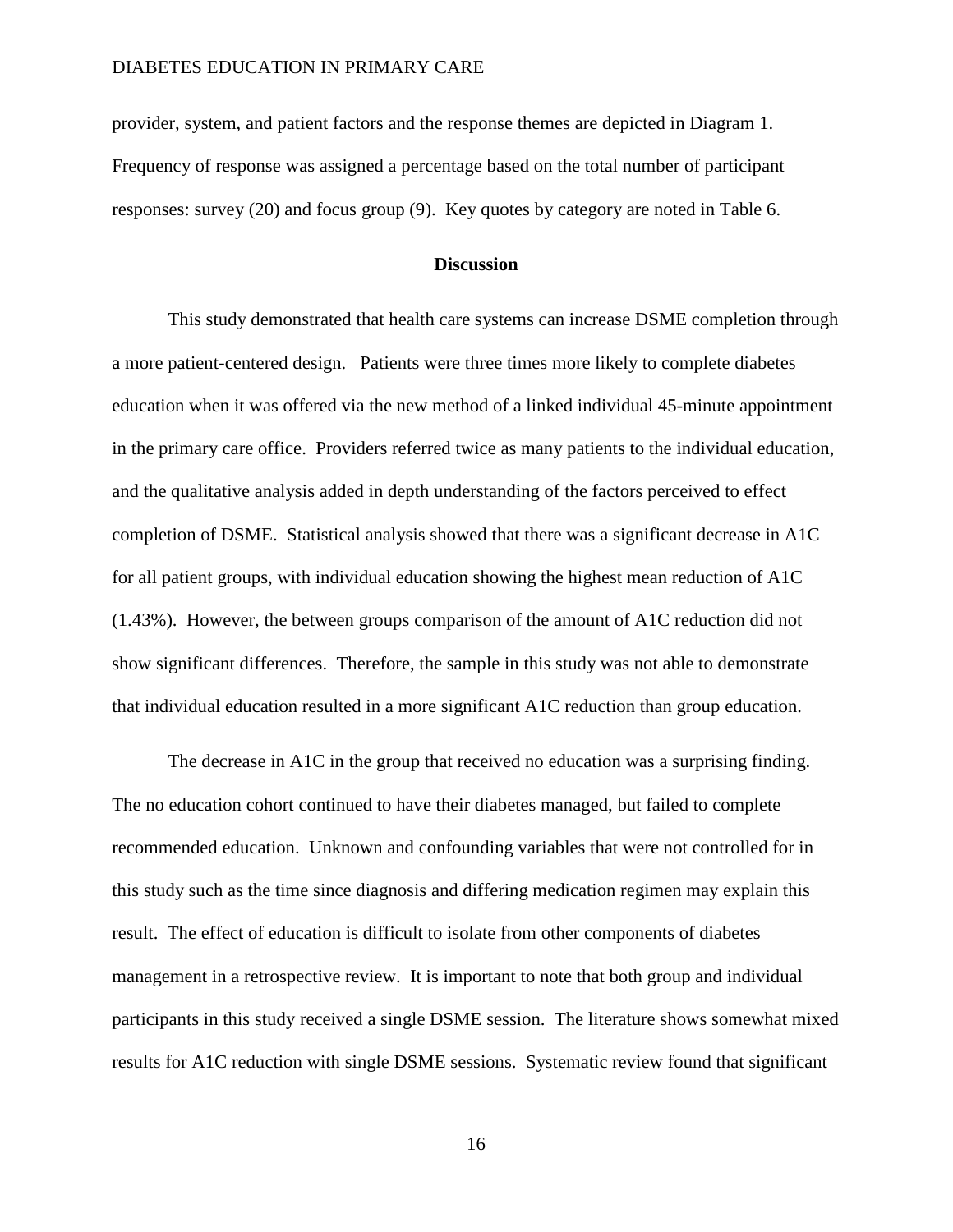A1C reduction occurs with programs that combine multiple encounters of more than 10 contact hours (Pillay et al, 2015).

Understanding the sustained effect of education has been identified as a gap in the literature. Pillay and colleagues (2015) noted that only eight of 112 trials examined A1C outcomes more than six months post DSME intervention. Therefore, the effect of DSME needs to be studied over longer periods of time and appears to be moderated by the intensity of the "dose".

The significant effect of DSME on A1C reduction occurs primarily in the subgroup of the population with A1C greater than 7% at baseline (Pillay et al., 2015 & Duke et al., 2009). Ackroyd & Wexler (2014) performed meta-analysis of 60 quality improvement initiatives and found a reduction of 0.57% in A1C in those that promoted diabetes self-management. The effect was noted to be greater in those with baseline A1C greater than 8% and less in those with baseline A1C less than 8%. This study sample replicated the results reported in two metaanalyses that showed DSME had minimal effect on blood pressure or BMI reduction (Duke et al., 2009 & Ackroyd & Wexler, 2014).

#### **Limitations**

There were several limitations to this study. The time since diagnosis of diabetes for each patient was not collected, therefore there is no way to know if this was a comparison of newly diagnosed patients or those experienced with self-management. Another limitation was the small sample size and differences between groups in mean A1C at baseline. At baseline, mean A1C for individual was  $9.1\%$  (n=66), group was 7.9% (n=55), and none was 8.9% (n=65). ANOVA and post hoc analysis showed that the individual cohort had a 1.15% higher mean A1C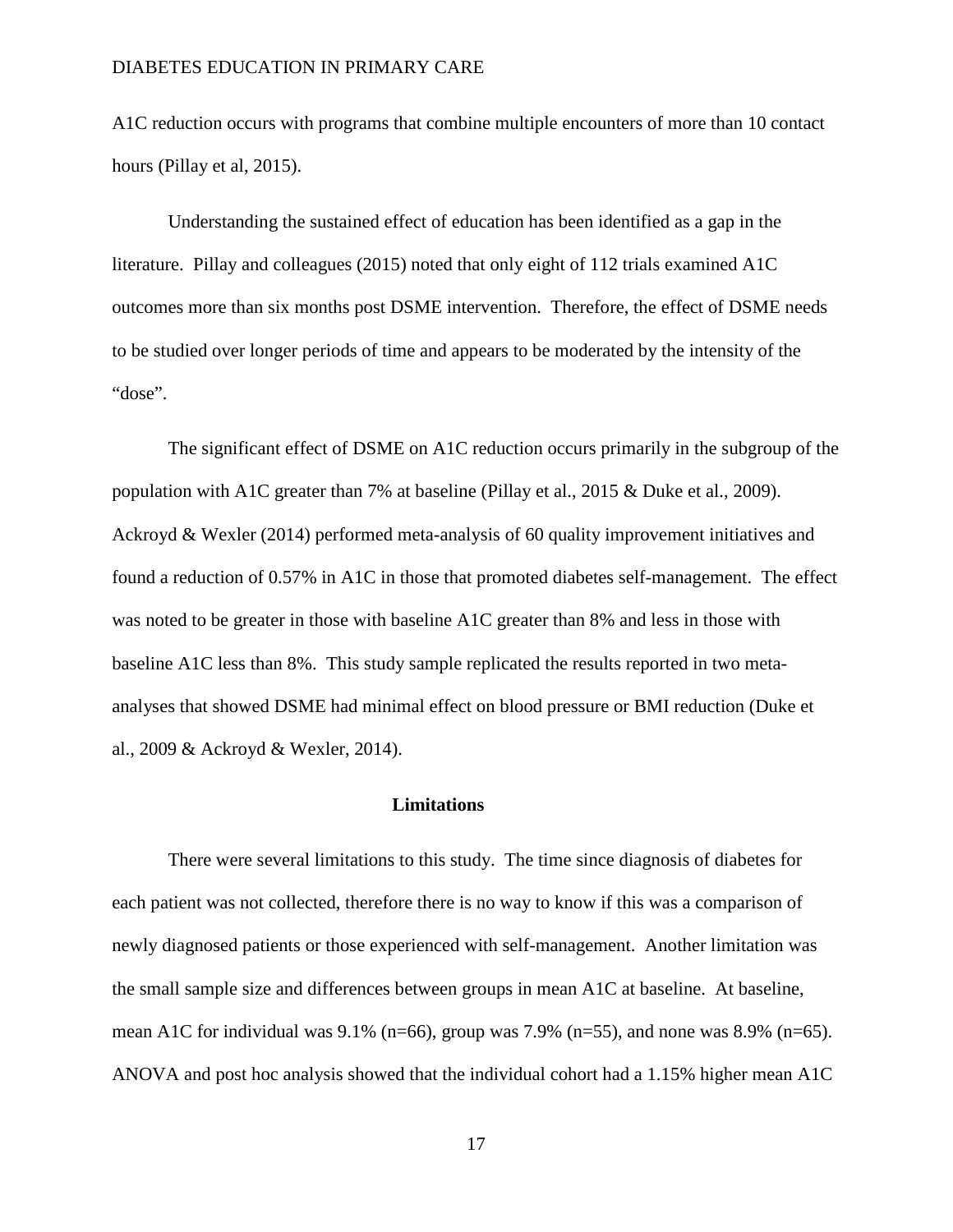at baseline which differed significantly than the group cohort mean A1C ( $p=.002$ ). To control for this difference, all those with A1C less than 7 were removed in the paired T test analysis. This resulted in mean A1C of 9.63% for individual ( $n=54$ ), 8.98% for group ( $n=33$ ), and 9.23% for none (n=56). With this adjustment, the group cohort had over 20 fewer patients than the other cohorts which limited the between groups comparison.

The difference in baseline A1C mean could suggest that patients with higher A1C are more likely to complete individual education than group education, but that conclusion may be dependent upon the inter-relationship between clinical factors and provider referral behavior. This is supported by the survey comment of one provider that stated, "I send all patients to group class once and those with A1C greater than 9 to individual." Further research could attempt to specify the characteristics of those who complete DSME of each type, which was not a primary aim of this study.

The diabetes regimen of each patient was collected, but any medication adjustment made between A1C draws was not captured which is a significant limitation in the between groups comparison. Additionally, the number of days that elapsed between when lab values were drawn was not consistent. The no education cohort had significantly more time pass between the dates of A1C collection, 71 more days than individual and 60 more days than group (p=.000). This discrepancy in the number of days is an important limitation because A1C values reflect the level of glycemia during the previous 56 to 84 days, depending on the lifespan of circulating erythrocytes (Gore & McGuire, 2016). The confounding variable of time whether since education, diagnosis, or last drawn A1C was hard to control for since this was a natural experiment and not a randomized clinical trial. Isolating the effect of education is difficult when so many variables can affect glycemic control. It is also important to note that a presumption of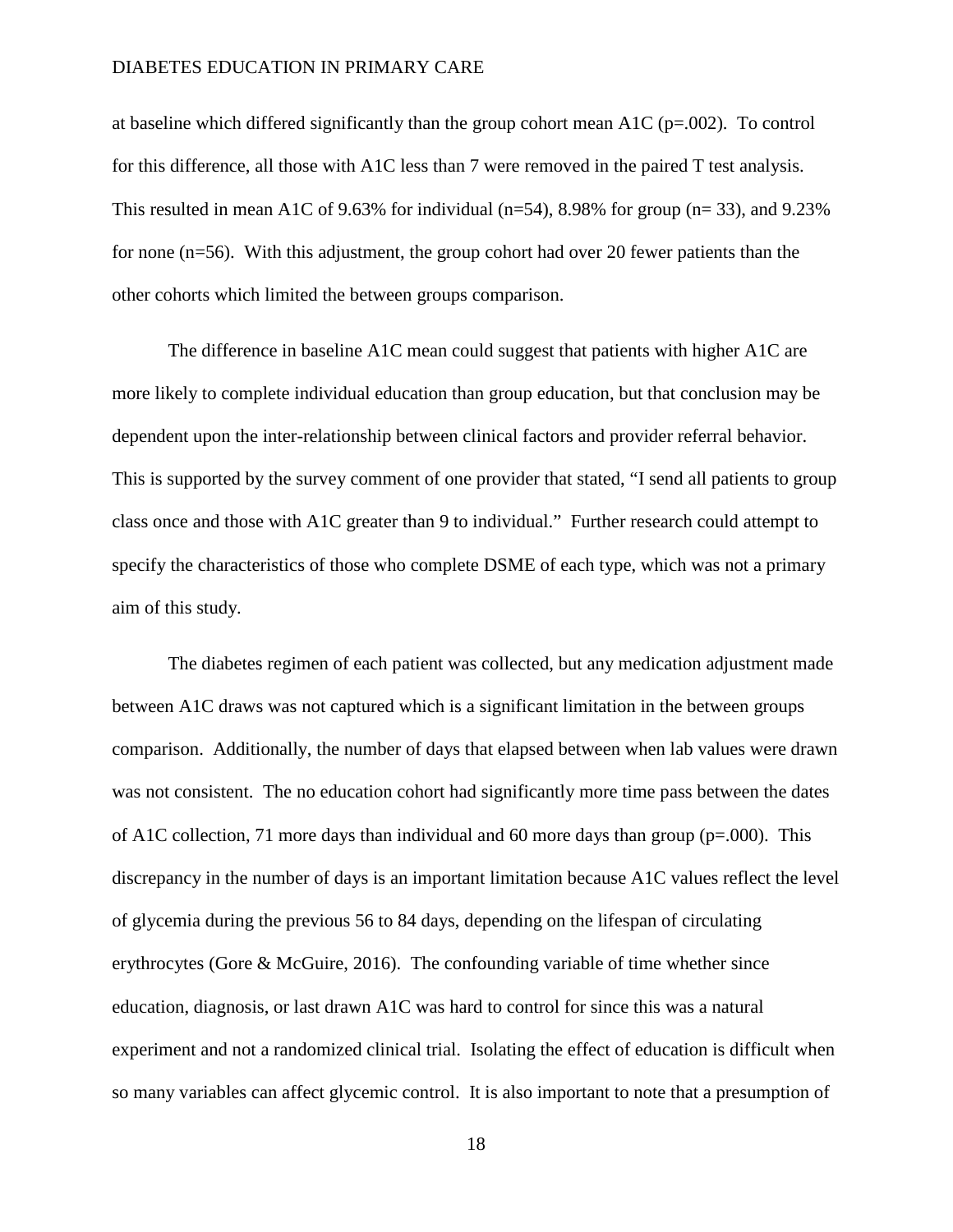this study is that knowledge acquired through DSME corresponds to change in self-management behavior, as measured by A1C reduction. The outcome of patient knowledge of diabetes after DSME should be evaluated independently from A1C reduction by future researchers. Knowledge gained by the patient does not always translate to behavior change.

This project evaluated patients from across a health care system who originated from 28 different primary care offices. The variability in provider practice is a limitation not controlled for in the study. In addition, provider perspective was assessed based on 26 providers working in nine different offices, and may not be a true representation of the diversity of provider viewpoints. The high response rate of 49% for the provider survey implies that this is a topic of interest to them. Some providers may have been biased towards individual education because the researcher distributed the survey on the days when individual DSME occurred in the office. The fact that office managers in two offices assisted in survey distribution by placing them on providers' desks may have elevated the survey response rate.

#### **Practice Implications**

Viewing the overall results of this study through the lens of the Triple Aim, this new model of primary care based diabetes education shows promise. The Triple Aim measurements for quality improvement in health care include improved patient experience, improved population health, and reduced costs of care. With three times as many patients completing individual education, it appears that this model enhances the patient experience of care based on attendance. Increased completion of DSME in the new design is significant because DSME underutilization has been well documented in the literature (Torres et al., 2015 & Strawbridge et al., 2015). The patient perspective was gathered by proxy based on attendance, focus group, and provider survey. Future research should directly explore patient satisfaction with the new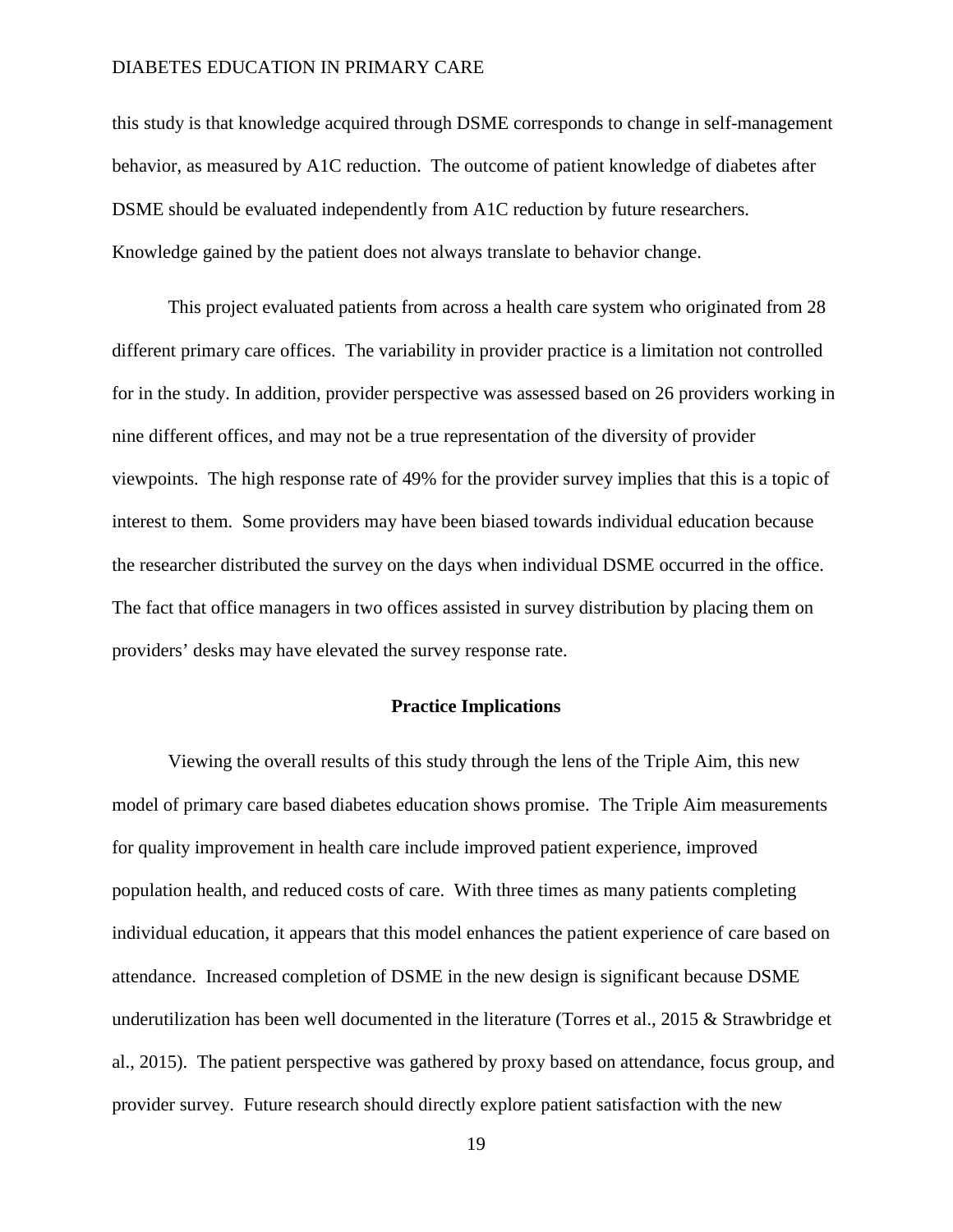method of DSME and identify explicit barriers to completion through direct patient interviews. This would ensure a more comprehensive assessment of the patient perspective.

In terms of improved population health, the sample in this study did not demonstrate that either educational method reduced A1C more than no education. Changes in physiological measures due to improved diabetes self-management may take more time to capture. In addition, repeated sessions of DSME may be necessary for patients to gain the full benefit (Chrvala, et al., 2016). Many of the limitations in the chart review analysis can be attributed to the retrospective review design. The evidence supporting DSME has been well established by other researchers and it is a recommended standard of care. The Institute for Clinical Systems Improvement clinical practice guideline for the diagnosis and management of T2DM in adults found high quality evidence and made a strong recommendation for offering DSME by qualified health care professionals (Redmon et al., 2014). The contribution of this study lies more in understanding how a change in education delivery method can improve completion, rather than furthering the already established evidence that DSME reduces A1C.

From a population perspective, this systems level health care delivery design intervention will require greater utilization and expansion to fully observe its effects. Only 6.4% or 1,411 of 22,119 of adult primary care patients with T2DM have received education in the new individual model to date (M. Barriger, personal communication November 7, 2017). Future research should investigate any correlation between DSME and improvement in multiple diabetes related outcomes. Brunisholz and authors found that patients who had received DSME were more likely to also achieve all five components of a diabetes bundle which included retinal eye exam, nephropathy screening, blood pressure, cholesterol, and A1C control (2014).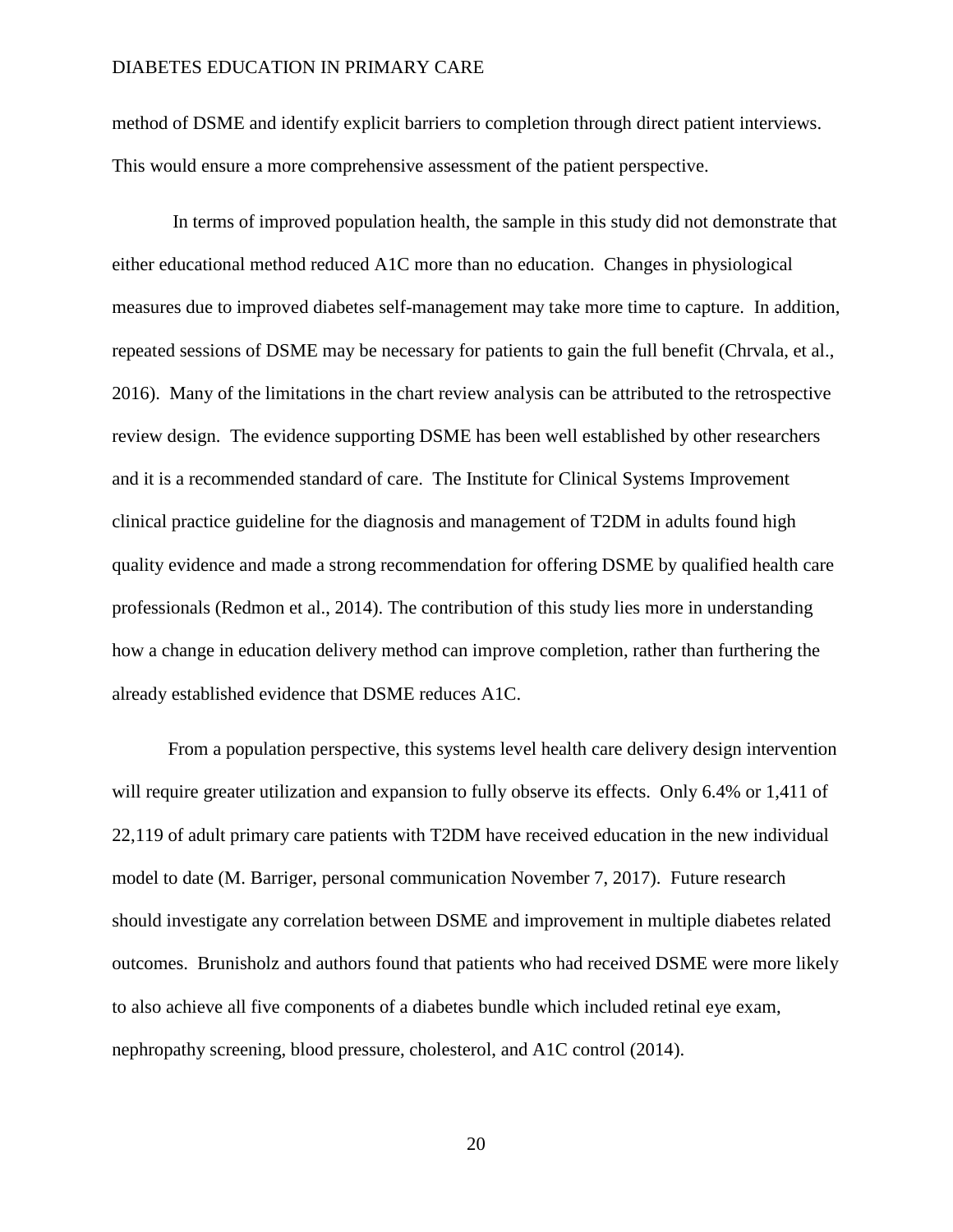From an economic perspective, the individual method needs assessment for both costeffectiveness and revenue generation. The linked appointment individual method of DSME is consistent with the team based approach of the patient-centered medical home (PCMH) model of care. The cost effectiveness of both DSME and PCMH interventions have been estimated in the literature through both real financial data review and predictive modeling.

Duncan and authors (2011) reviewed financial data in longitudinal cohorts comparing those who received DSME and usual care (2011). They found that in commercially insured patients, the cost per member per month rose \$154.65 in those with no DSME compared to \$48.79 with those who received DSME from 2005-2007 (Duncan et al., 2011). While patients who received DSME had initial higher costs, the rate of cost increase was lower after two years for the educated cohort. Analysis showed that the DSME cohort had higher spending on outpatient and primary care visits, and the no DSME cohort incurred more costs through inpatient care. With diabetes, savings come from cost avoidance due to reduced complications from uncontrolled disease, such as nephropathy, amputation, and blindness. These complications emerge after a lifetime of poor control. Justifying the upfront cost can be hard for a health care organization that needs to show a quick return on investment. However, estimates of long term gains in both cost reduction and improved diabetes outcomes show promise.

Pagan and Carlson used an Archimedes model of disease progression and health care utilization to simulate the health and cost outcomes for patients with poorly controlled diabetes  $(A1C > 9%)$  after twenty years treated in the PCMH model and standard care (2013). The model assumed that PCMH intervention could reduce A1C to less than 9% in 49% of the patient dataset n=1961. The upfront costs for the PCMH model were based on the Centers for Medicare and Medicaid Services, \$20 per beneficiary per month care management payment. The reduction in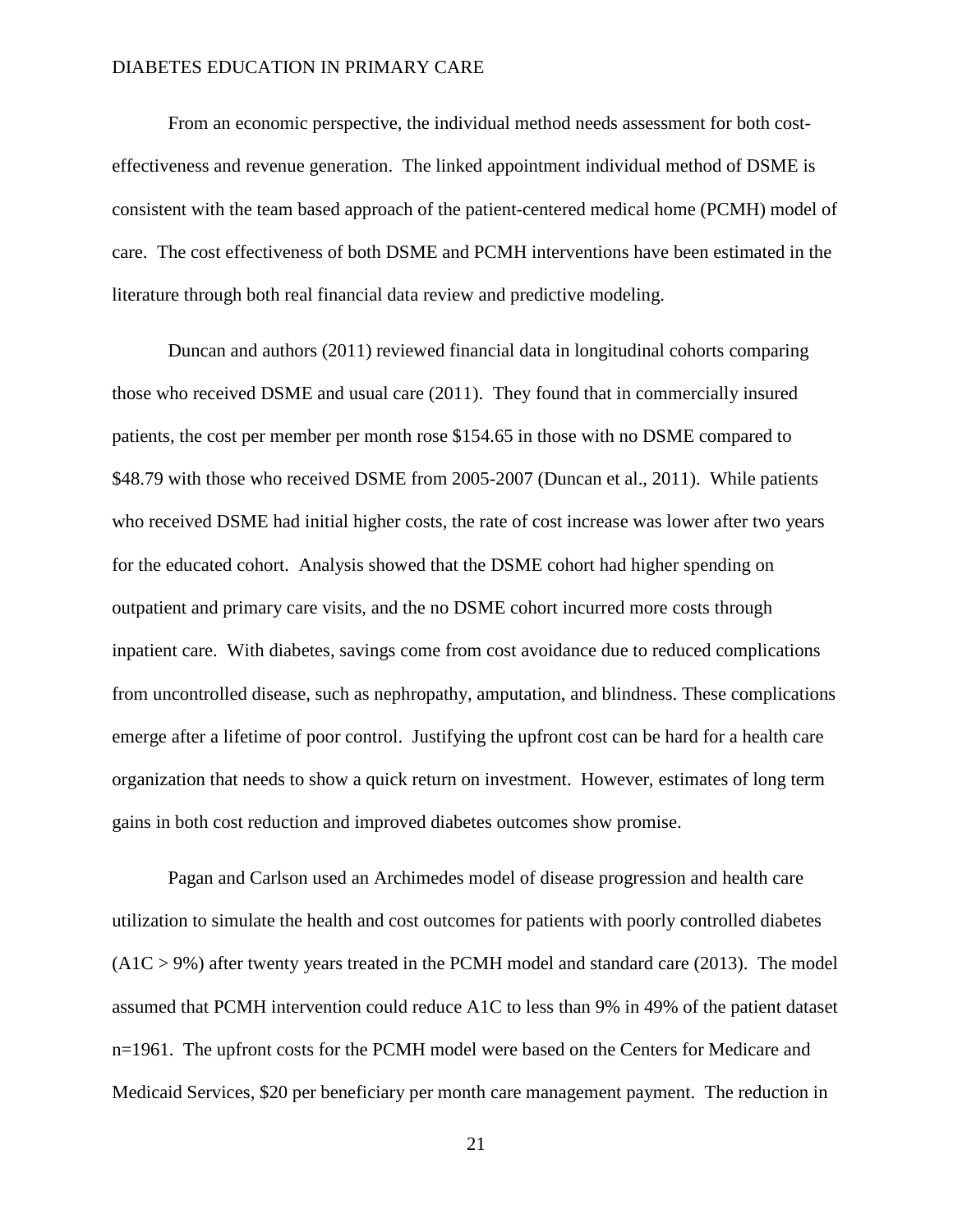costs due to decreased rates of death, myocardial infarction, bilateral blindness, and foot amputation in the PCMH simulation group led the authors to conclude that the PCMH model is a cost-effective way to reduce complications in diabetes. Costs were saved over time after the initial investment in self-management for those aged 50-64 years old (Pagan & Carlson, 2013).

In terms of return on investment, the threefold improvement in completion rate in this project equates to an increase in billable services. While there is an increased capacity for attendance in the group class, this is irrelevant if patients do not attend. Reimbursement for services in the new model must be evaluated to understand the return on investment. Appendix A estimates the revenue generated from group and individual methods based on attendance rates during the study period. Revenue generated in the group method is based on reimbursement of \$103 per patient. With the linked appointment method, the 45-minute DSME session cost is included in the providers charge capture, which elevates the visit level and reimbursement. Assuming a typical diabetes management visit is a level 3, the services of the dietician added into the visit could advance the visit to a level 4 or level 5. With 674 more patients completing individual education this produces an estimated increase between \$6,705.32 and \$38,531.72 (See Appendix A). Actual provider billing practices and level assignment may vary.

Implications for practice include expanding the accessibility of the individual appointments by adding to the team of registered dieticians in the primary care offices. See Appendix B for a cost benefit analysis. This may decrease the six to nine-month delay in obtaining an appointment which is frustrating for providers and patients. Both the increased completion rate and provider survey responses demonstrate a clear preference for the linked appointment model. If there is great demand for this method of education, then increasing the supply is an organizational move that should satisfy both patients and providers. The focus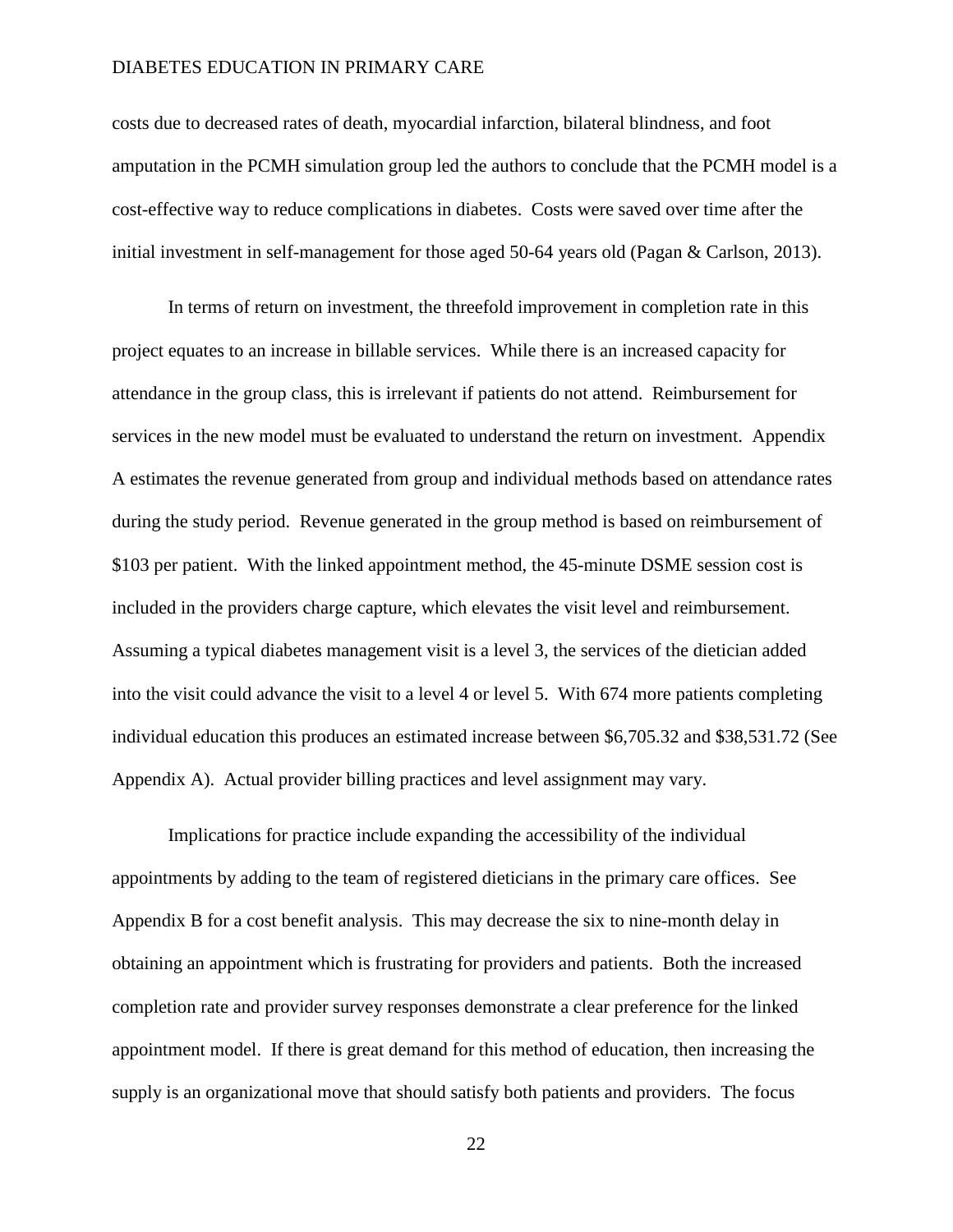group and provider survey offer an expanded glimpse into the practical implementation of this program change that care management directors should review when planning future programs. Since accessibility was a chief barrier, administrators may consider offering extended hours or shared medical appointments in the primary care offices to expand capacity without adding personnel. Future researchers should determine which component of the new method contributed the most to the increased completion rate: individual care, convenient primary care location, or reduced duration.

Discovering any synergistic effect that individual DSME has on the overall quality of diabetes care is an important next step in research. Future efforts should track any correlation between individual DSME sessions and all components of the Healthcare Effectiveness Data and Information Set criteria for diabetes. This set of diabetes quality metrics includes the following components: retinal eye exam, A1C less than 8%, blood pressure less than 140/90, LDL less than 100 mg/dL, and screening for nephropathy or prescription of recommended blood pressure medications for kidney protection (Brunisholz et al., 2014).

#### **Conclusion**

The chart review investigation was too broad in its scope and was not as specific as it needed to be to isolate the effect of education among confounding variables. However, when combined with the analysis of patient attendance and provider attitudes, this project offers an insightful initial evaluation of a new approach to the delivery of diabetes education in the primary care setting. The threefold increase in completion rate shows that a health care delivery method that is patient-centered by design can improve the completion of recommended education. The positive response rate (49%) of providers surveyed suggests a high level of engagement with offering this new method to improve diabetes outcomes.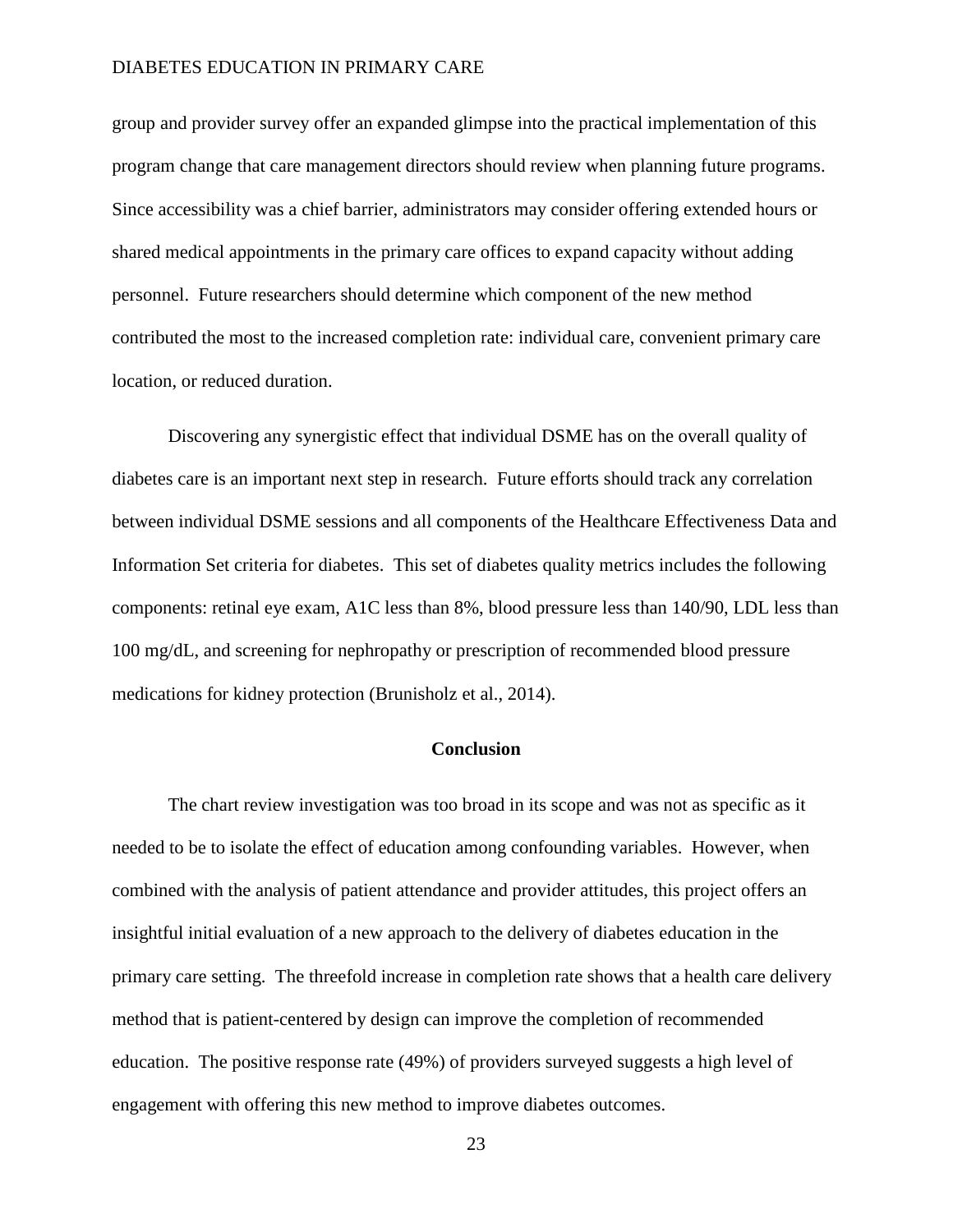As the health care economy becomes more consumer driven, improving the patient experience of care is an important first step that may lead to enhanced quality outcomes and controlled costs long term. Future evaluation must incorporate the effect of improved compliance with recommended education on clinical outcomes and overall health care spending on patients with diabetes in this model. Improving the health of patients with diabetes while achieving the Triple Aim remains a challenge for nursing leaders, however with thoughtful system design and inter-disciplinary collaboration progress can be made.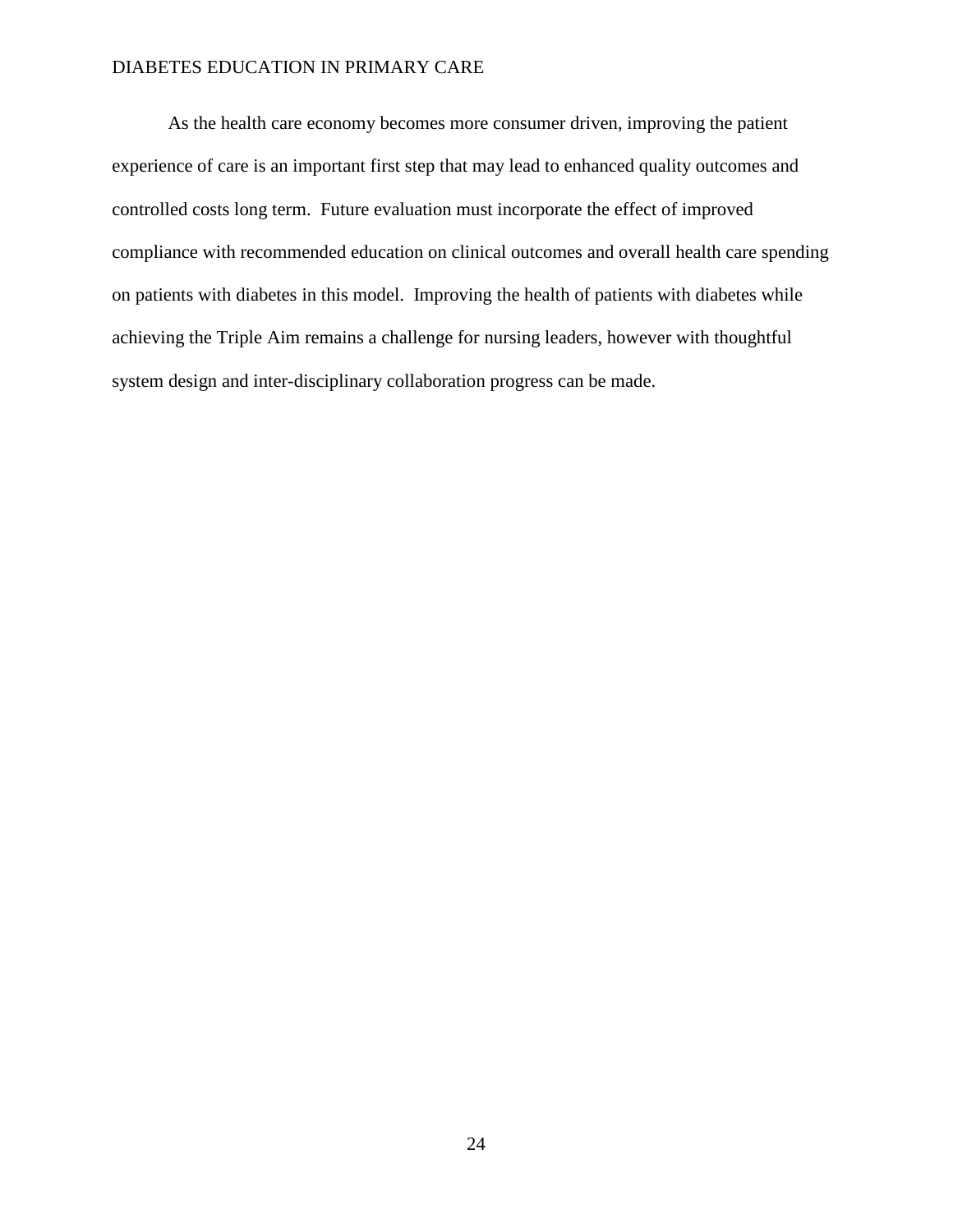| <b>Table 1 Attendance Summary</b> |
|-----------------------------------|
|                                   |

| Time Frame   | Type        | Location | # patients | # patients | % show |
|--------------|-------------|----------|------------|------------|--------|
|              |             |          | scheduled  | completed  | rate   |
| Jan $1-$     | Group       | Four     | 387        | 126        | 24.6%  |
| May 31 2016  |             | Hospital |            |            |        |
|              |             | Campuses |            |            |        |
| June 1 2016- | Group       | Four     | 830        | 220        | 26.5%  |
| May 31 2017  |             | Hospital |            |            |        |
|              |             | Campuses |            |            |        |
| June 1 2016- | Individual  | Primary  | 1138       | 894        | 78.5%  |
| May 31 2017  | Linked      | Care     |            |            |        |
|              | Appointment | offices  |            |            |        |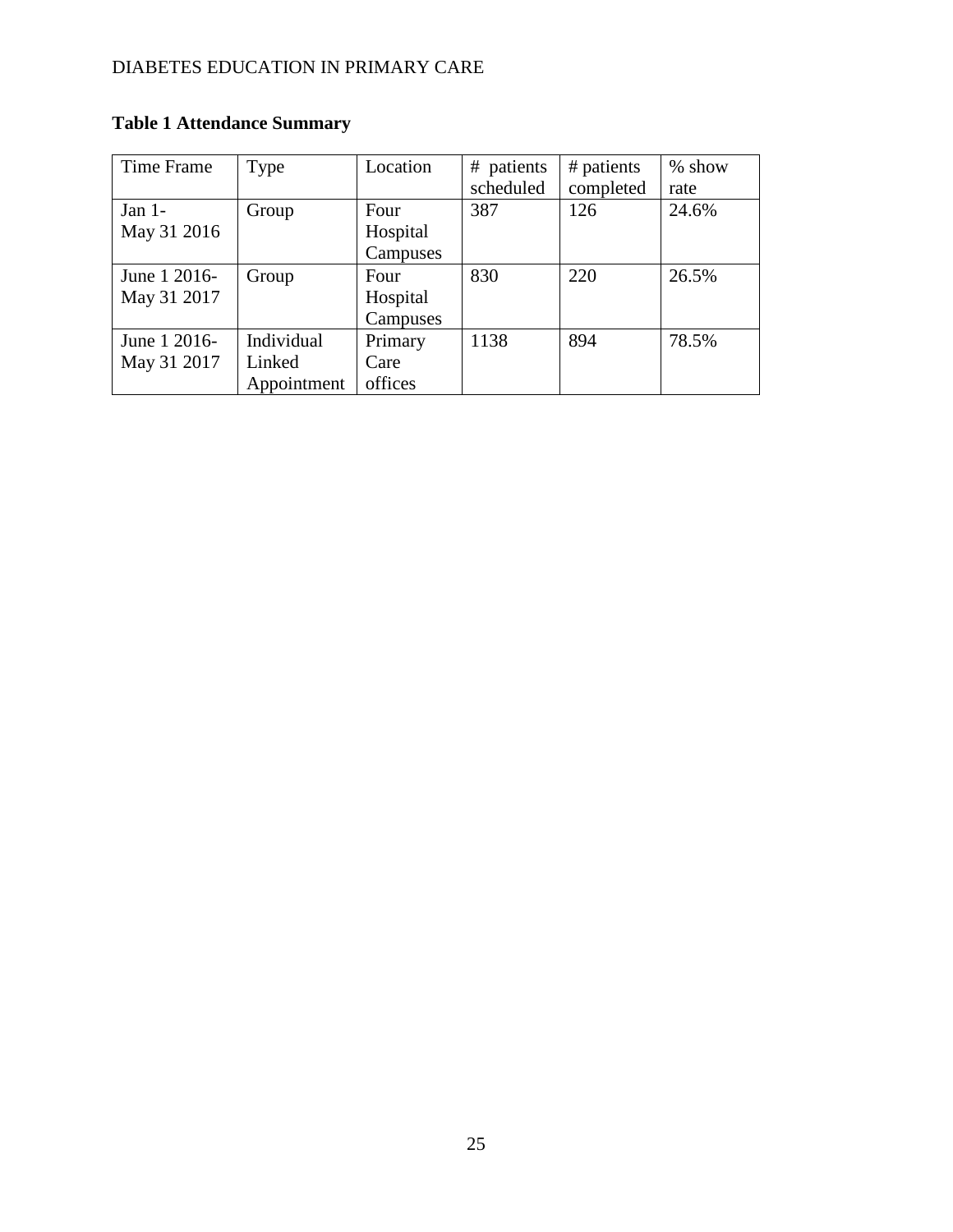| <b>Subject Characteristics</b> |                  |       |                |  |  |
|--------------------------------|------------------|-------|----------------|--|--|
| Gender                         | Female           | 51.6% | 96             |  |  |
|                                | Male             | 48.4% | 90             |  |  |
| Age                            | 58.61            |       |                |  |  |
|                                | Under 35         | 3.2%  | 6              |  |  |
|                                | $35 - 50$        | 26.7% | 50             |  |  |
|                                |                  |       |                |  |  |
|                                | 51-65            | 36.9% | 69             |  |  |
|                                | 66-80            | 28.3% | 53             |  |  |
|                                | $80 +$           | 4.3%  | 8              |  |  |
| Race                           | White            | 73.7% | 137            |  |  |
|                                | African-American | 22%   | 41             |  |  |
|                                | Latino           | 2%    | $\overline{4}$ |  |  |
|                                | Asian            | 0.5%  | $\mathbf{1}$   |  |  |
|                                | Other            | 1.1%  | $\overline{2}$ |  |  |

# **Table 2 Characteristics of Study Sample**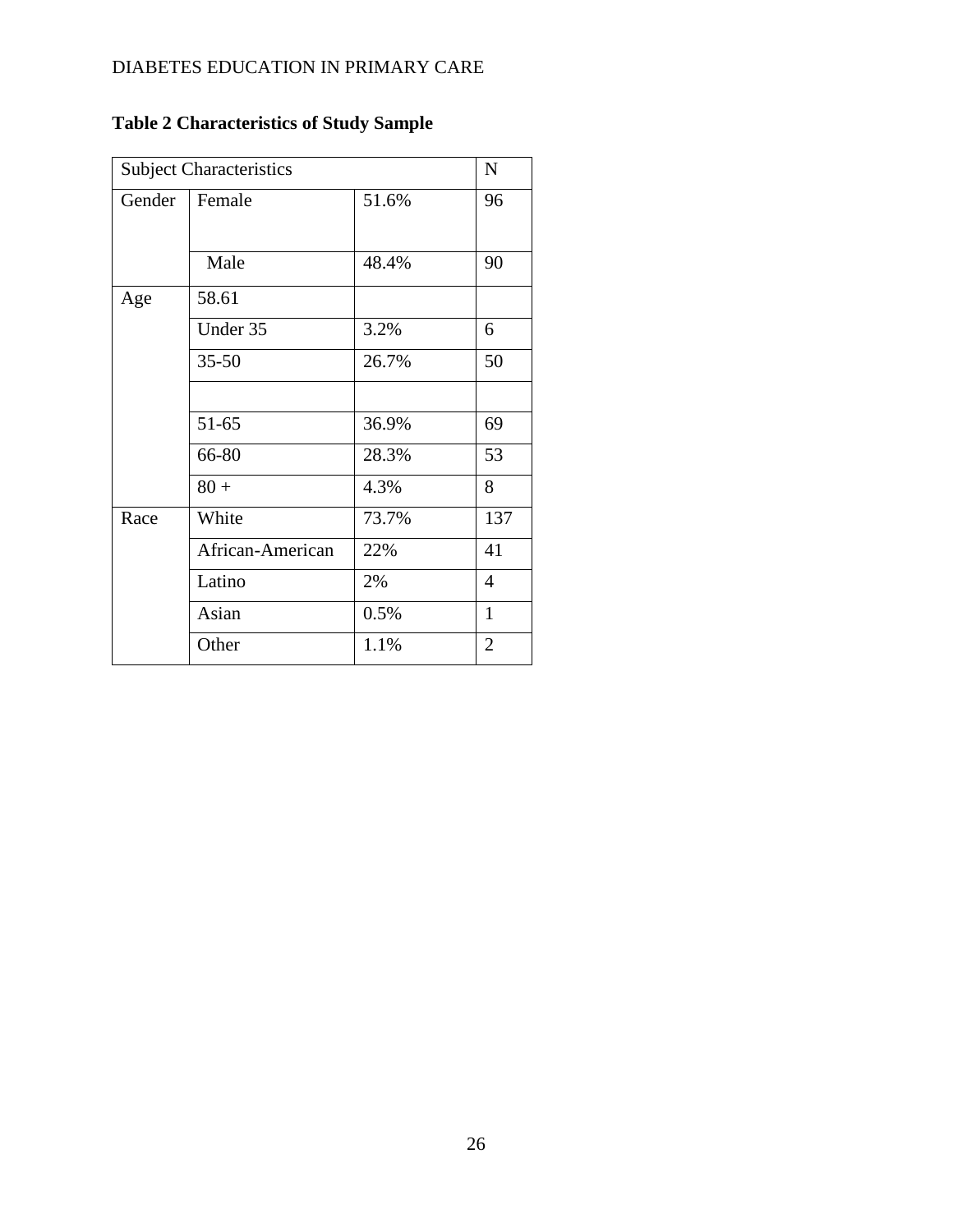| Diabetes Regimen        | $N = 186$ | $%$ of<br>total |
|-------------------------|-----------|-----------------|
| Insulin Only            | 12        | 6.1%            |
| No medications          | 9         | 4.6%            |
| <b>Oral Medications</b> | 98        | 50%             |
| $Insulin + Oral$        | 44        | 22.4%           |
| Use of Injectable       | 33        | 17.7%           |

# **Table 3 Diabetes Regimen of Study Sample**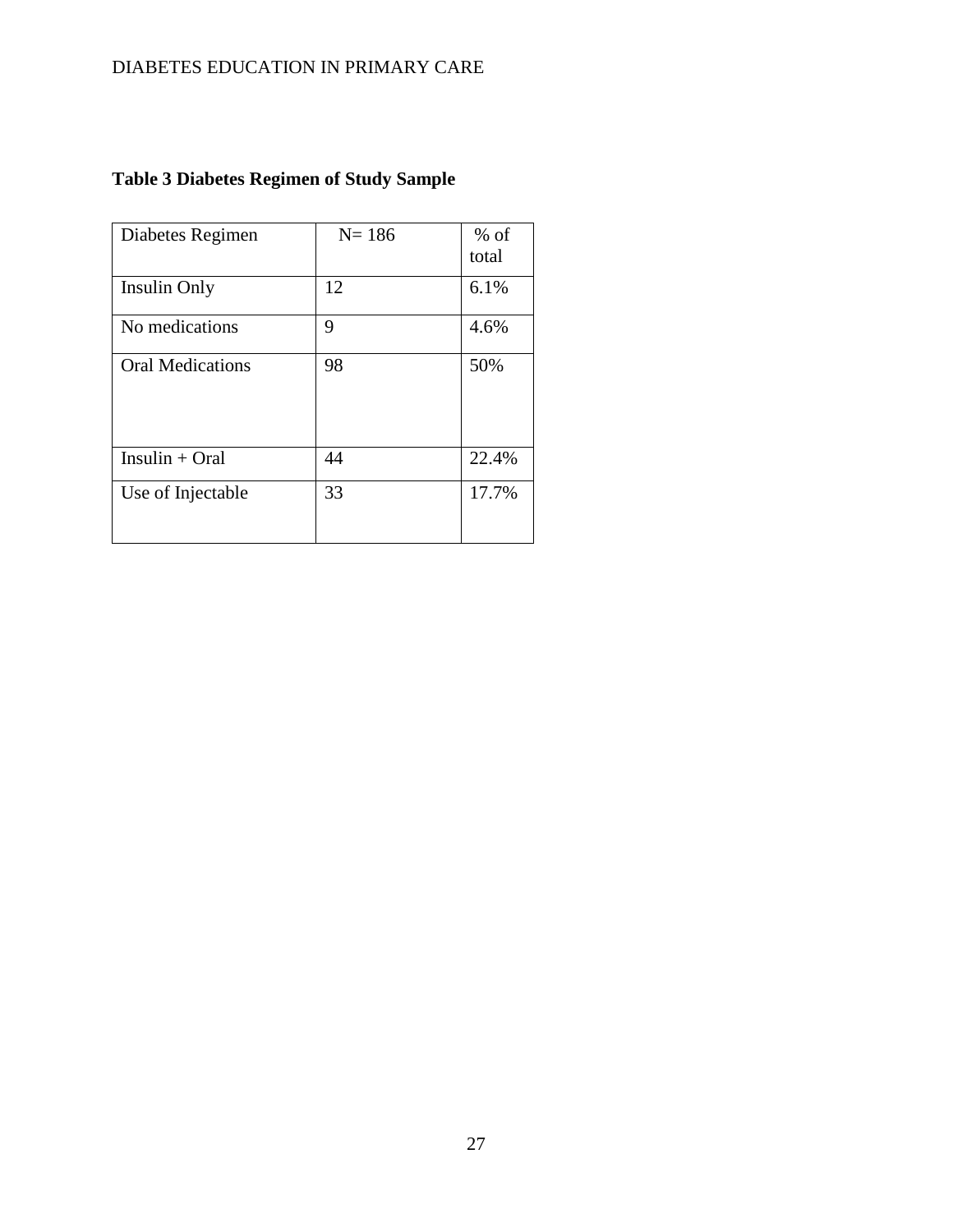| Clinical<br>Indicator<br>(mean) | Group      | $N =$ | Time 1 | Time 2 | Change                | p       |
|---------------------------------|------------|-------|--------|--------|-----------------------|---------|
| A1c                             | Individual | 54    | 9.63%  | 8.19%  | 1.43%                 | < .0001 |
|                                 | Group      | 33    | 8.98%  | 7.8%   | 1.18%                 | .0004   |
|                                 | None       | 56    | 9.24%  | 7.96%  | $\downarrow$ 1.28%    | < .0001 |
| <b>BMI</b>                      | Individual | 53    | 36.22% | 35.63% | $1\%$                 | .26     |
|                                 | Group      | 29    | 36.18% | 34.93% | $1\frac{1}{6}$        | .43     |
|                                 | None       | 56    | 35.83% | 35.38% | $\downarrow$ 1.6%     | .09     |
| <b>SBP</b>                      | Individual | 51    | 130.88 | 131.43 | $\uparrow$ 1.6 mmHg   | .56     |
|                                 | Group      | 29    | 128.71 | 128.48 | $\downarrow$ 1 mmHg   | .78     |
|                                 | None       | 51    | 130.57 | 131.21 | $\uparrow$ 0.04 mmHg  | .99     |
| <b>DBP</b>                      | Individual | 51    | 72.92  | 74.25  | $\uparrow$ 1.35 mmHg  | .45     |
|                                 | Group      | 29    | 77.03  | 77.48  | $\uparrow$ 0.45 mmHg  | .85     |
|                                 | None       | 50    | 79.63  | 78.98  | $\downarrow$ 1.2 mmHg | .51     |

# **Table 4 Changes in Physiological Measures by Education Group**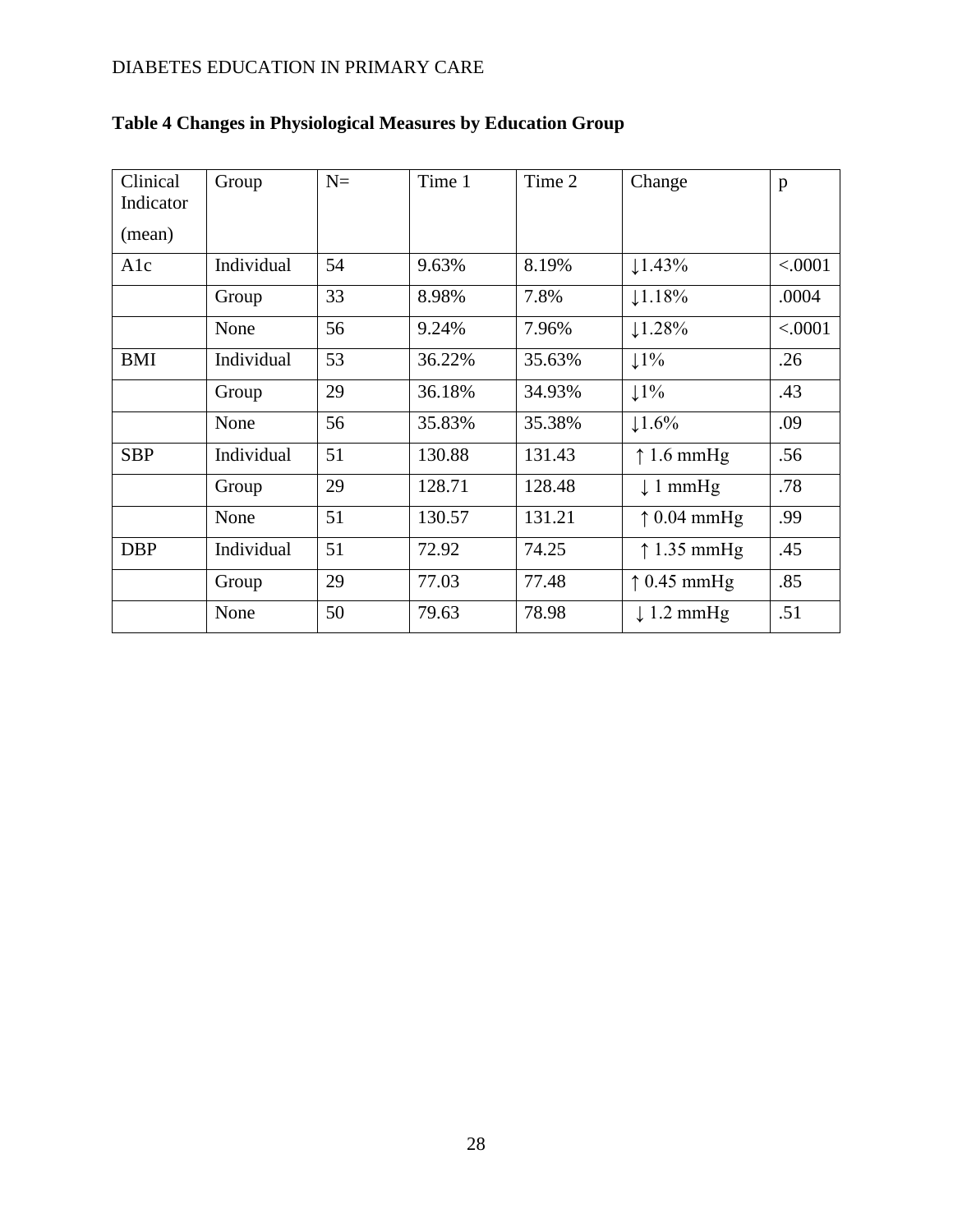### **Diagram 1**



Barriers and Facilitators to Diabetes Self Management Education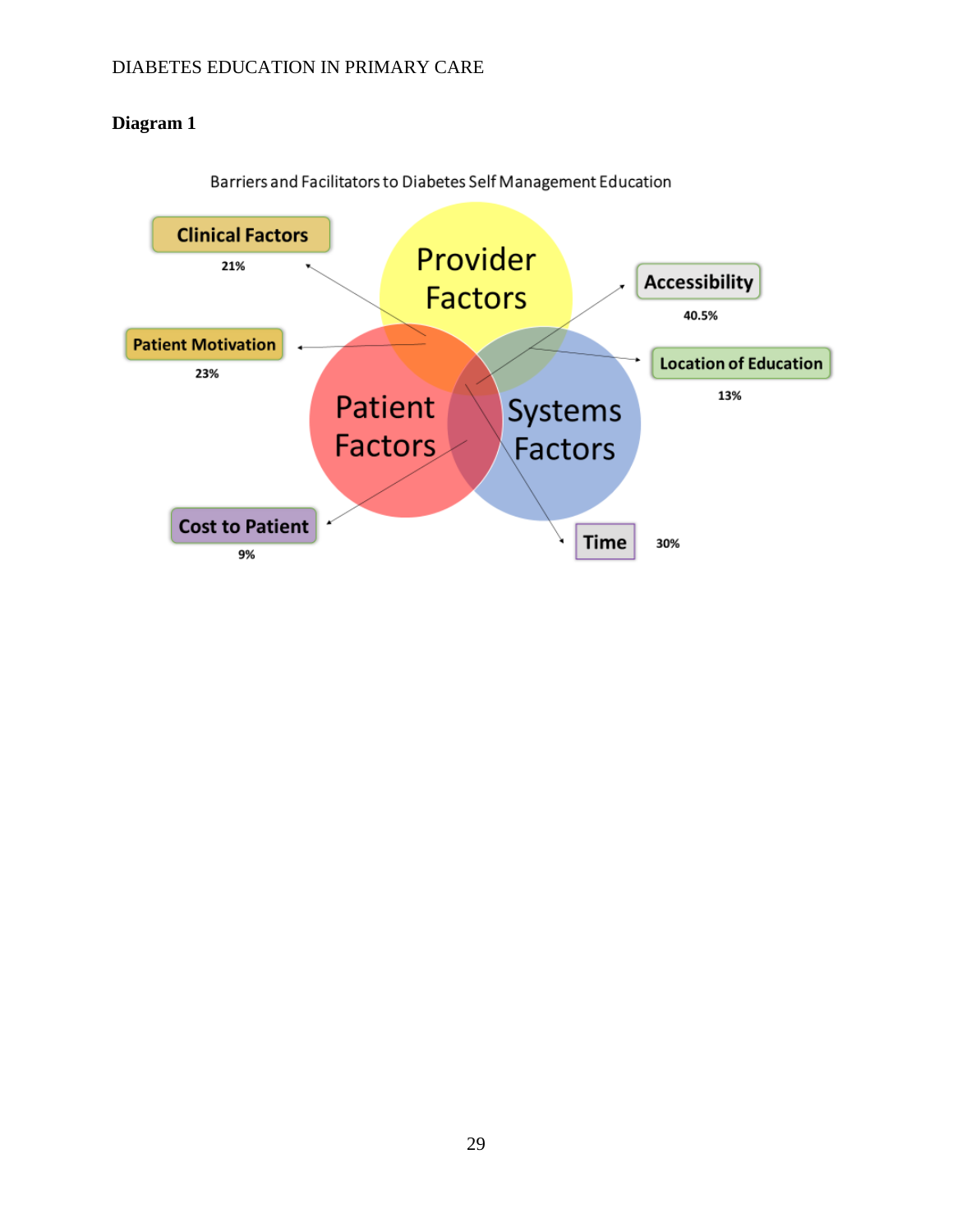| Method of DSME   | Patient Co-Pay | Reimbursement | # patients | $=$ revenue |
|------------------|----------------|---------------|------------|-------------|
|                  |                |               | completed  |             |
| Group            | variable       | \$103         | X 220      | \$22,600    |
| Individual<br>L4 | $N/A$ ***      | $+$ \$32.78*  | X 894      | \$29,305.32 |
| Individual<br>L5 | $N/A$ ***      | $+$ \$68.38** | X 894      | \$61,131.72 |
|                  |                |               |            |             |
|                  |                |               |            |             |

### **Appendix A Revenue Estimate Individual Versus Group**

Routine diabetes management appointment assumed to be coded as E & M Level 3 \$68.91

\*\$32.78 based on moving from Level 3 \$68.91 to Level 4 \$101.69

\*\*\$68.38 is based on moving from Level 3 \$68.91 to Level 5 \$137.29

(Centers for Medicare and Medicaid Services, 2017)

\*\*\*Patient is coming for their routine appointment with DSME. No additional co-pay collected.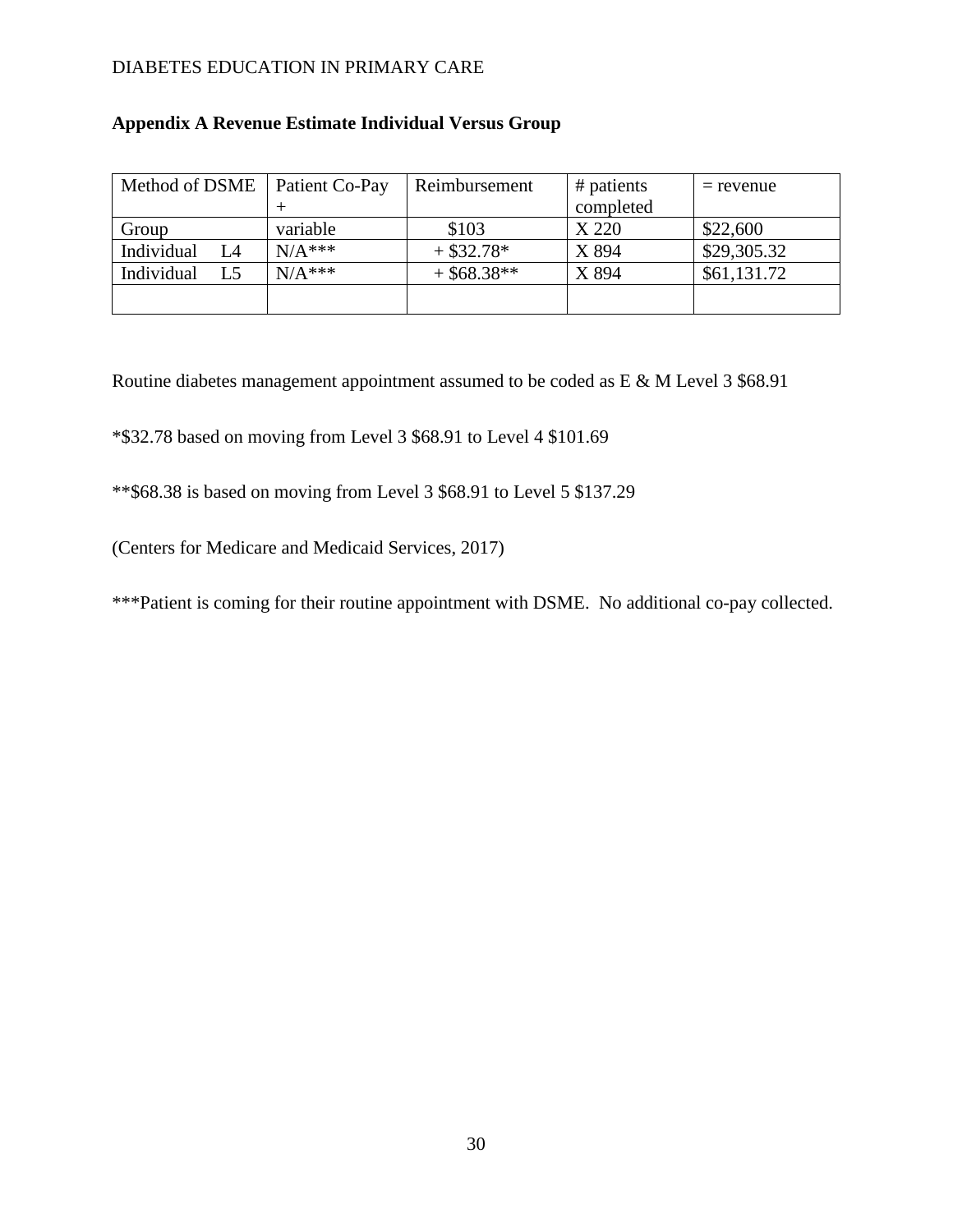| <b>Table 5 Provider Survey Results</b><br><b>Bolded items are reverse scored</b>                                                                                                                                 | Agree | Disagree | Don't Know |
|------------------------------------------------------------------------------------------------------------------------------------------------------------------------------------------------------------------|-------|----------|------------|
| 1) It is easy for my patients to get an individual appointment for DSME with the<br>RD who comes to our office.                                                                                                  | 59.2% | 25.9%    | 11.1%      |
| 2) It is easy for my patients to access a group DSME class through Norton.                                                                                                                                       | 37%   | 40.7%    | 18.5%      |
| 3) Having the DSME occur in our office has increased the number of patients that<br>I refer to diabetes education.                                                                                               | 11.1% | 81.4%    | 3.7%       |
| 4) Having the DSME occur in our office on the same day as the patient's regular<br>diabetes appointment reduces the rate of "no shows" and cancellations of both<br>medical appointments and diabetes education. | 59.2% | 22.2%    | 14.8%      |
| 5) Most of my patients prefer individual DSME.                                                                                                                                                                   | 77.8% | 3.7%     | 14.8%      |
| 6) Most of my patients prefer group DSME.                                                                                                                                                                        | 0%    | 74%      | 22.2%      |
| 7) Most of my patients are not interested in DSME and are unlikely to come<br>regardless of location or method.                                                                                                  | 22.2% | 62.9%    | 7.4%       |
| 8) I routinely refer my patients to DSME through Norton.                                                                                                                                                         | 85.1% | 11.1%    | 0%         |
| 9) It is not necessary to refer patients to formal DSME because the<br>information is covered by myself or other staff members in my office.                                                                     | 3.7%  | 88.9%    | 0%         |
| 10) Norton has sufficient resources and support to educate patients on diabetes<br>management.                                                                                                                   | 48.1% | 44.4%    | 3.7%       |
| 11) I have seen clinical improvements in A1C of my patients who have had<br>individual DSME.                                                                                                                     | 81.5% | 3.7%     | 11.1%      |
| 12) I have seen clinical improvements in A1C of patients who have had group<br>DSME.                                                                                                                             | 51.8% | 14.8%    | 29.6%      |
| 13) My office staff and I were made aware of how to refer after the changes made<br>to the Diabetes Education program in 2016.                                                                                   | 81.5% | 11.1%    | 0%         |
| 14) I know the days of the month when the RD comes to our office for individual<br>appointments.                                                                                                                 | 40.7% | 55.5%    | 0%         |
| 15) Having the appointments with the RD linked to my appointment as the<br>provider has negatively impacted office work flow.                                                                                    | 11.1% | 85.2%    | 0%         |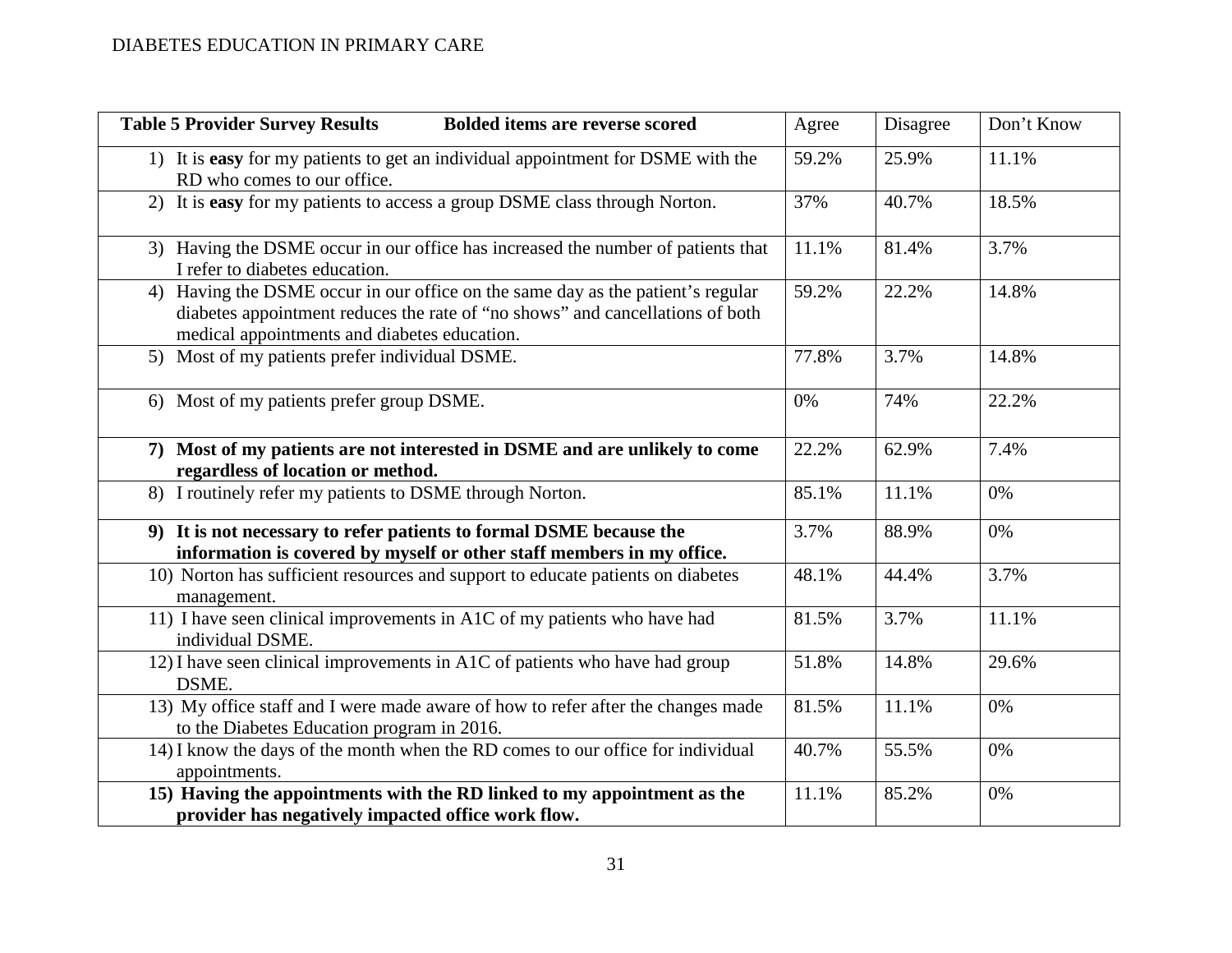| Table 6 Key Quotes from Providers and Health Care Workers |                                                                                                                                                                                                                                    |                                                                                                                                                                                                                                                 |                                                                                                                                                                                                                                                        |                                                                                                                                                                                                                    |                                                                                                                                                                                                                                                    |                                                                                                                                                                                                                             |
|-----------------------------------------------------------|------------------------------------------------------------------------------------------------------------------------------------------------------------------------------------------------------------------------------------|-------------------------------------------------------------------------------------------------------------------------------------------------------------------------------------------------------------------------------------------------|--------------------------------------------------------------------------------------------------------------------------------------------------------------------------------------------------------------------------------------------------------|--------------------------------------------------------------------------------------------------------------------------------------------------------------------------------------------------------------------|----------------------------------------------------------------------------------------------------------------------------------------------------------------------------------------------------------------------------------------------------|-----------------------------------------------------------------------------------------------------------------------------------------------------------------------------------------------------------------------------|
|                                                           | Accessibility                                                                                                                                                                                                                      | Time                                                                                                                                                                                                                                            | <b>Patient Motivation</b>                                                                                                                                                                                                                              | <b>Clinical Factors</b>                                                                                                                                                                                            | Location                                                                                                                                                                                                                                           | Cost                                                                                                                                                                                                                        |
| Provider<br>Survey<br>Responses<br>$n=20$                 | "The new model"<br>requires<br>coordination of<br>three schedules,<br>the providers,<br>the patients, and<br>the dieticians."<br>"RD needs to be<br>in the office<br>daily when<br>patients are<br>present, not<br>once or twice a | "I've heard that<br>people in groups<br>tend to be less<br>engaged esp b/c<br>the classes last so<br>long."                                                                                                                                     | "It is not me, it is<br>the patient who<br>will not go to the<br>appointment."                                                                                                                                                                         | "All my DM<br>patients at least<br>one time go to<br>group<br>education.<br>Poorly<br>controlled and<br>those which<br>need more<br>assistance go to<br>individual,<br>$>9.0$ "                                    | "I refer to<br>individual -<br>convenience for<br>patient to come<br>to this office.<br>My experience<br>is that pts no<br>show very<br>frequently for<br>group classes at<br>other locations.<br>I like being<br>able to consult<br>with RD at my | "They are more<br>likely to agree and<br>complete DSME if<br>they have the time<br>to attend, are<br>motivated to<br>control their<br>diabetes, covered<br>by insurance"                                                    |
| Focus<br>Group<br>$n=9$                                   | week."<br>Scheduler:<br>"There is a delay<br>of in office<br>education of up<br>to 6 to 9 months,<br>this makes the<br>doctors upset<br>that it takes so<br>long to get their<br>patients<br>educated"                             | Office manager:<br>"If they have to<br>take a whole day<br>off work for their<br>education in a<br>group class, they<br>are more upset<br>than if they can<br>just miss a few<br>hours and<br>combine it with<br>their regular<br>appointment." | <b>APRN 2:</b><br>"Motivation is a<br>key factor. I don't<br>know if the<br>dietician is<br>effective, most<br>don't show. A lot<br>of the patients that<br>work don't want to<br>spend the time.<br>Patients say they<br>already know<br>everything." | <b>APRN 1:</b><br>"If a patient is<br>resistant to<br>adding insulin<br>and they say<br>they will<br>change their<br>diet- I say you<br>need to see a<br>dietician to get<br>the tools you<br>need to do<br>that." | office"<br>LPN:<br>"Patients don't<br>want to drive<br>downtown, they<br>respond better<br>if they don't<br>have to drive<br>that far."                                                                                                            | RN:<br>"One of the big<br>barriers is a<br>problem with<br>prior<br>authorization for<br>group education.<br>Patients can get a<br>big bill for a<br>group class and<br>there can be a<br>long hold trying<br>to get a PA." |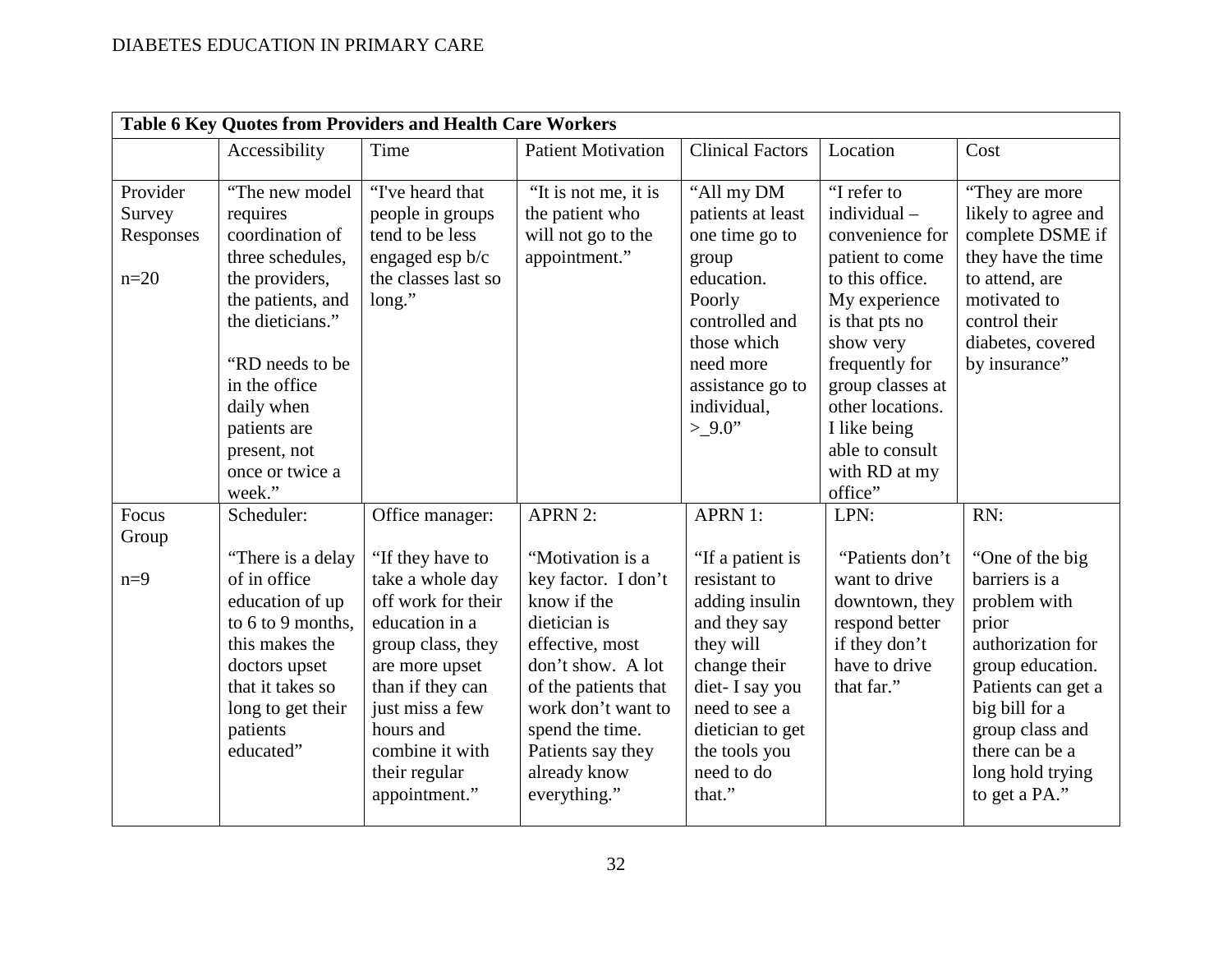|                                                                             | Appendix B Revenue/Expense Comparison of Expanding DSME in Primary Care |                              |                                                                                 |                     |                                                                     |  |  |  |
|-----------------------------------------------------------------------------|-------------------------------------------------------------------------|------------------------------|---------------------------------------------------------------------------------|---------------------|---------------------------------------------------------------------|--|--|--|
| <b>Expenses</b>                                                             |                                                                         |                              |                                                                                 |                     | Total                                                               |  |  |  |
|                                                                             | Salary for RN/RD/CDE-add 2 more FTEs                                    |                              |                                                                                 |                     |                                                                     |  |  |  |
|                                                                             | $\frac{\pi}{3}$                                                         | 80 hr x 26 pay periods       | Benefits 30%                                                                    | $Salary + Benefits$ | <b>Total Annual</b><br><b>Increased Costs</b><br>X <sub>2</sub> FTE |  |  |  |
| <b>RD/CDE</b><br>(2 FTE)                                                    | \$27                                                                    | \$56,160                     | \$16,848.00                                                                     | \$73,008            | \$146,016                                                           |  |  |  |
| American Diabetes Association Accreditation (multi-site good for four year) |                                                                         |                              |                                                                                 |                     |                                                                     |  |  |  |
|                                                                             |                                                                         |                              |                                                                                 |                     | $-$ \$147,116                                                       |  |  |  |
| <b>Revenue</b>                                                              |                                                                         |                              |                                                                                 |                     |                                                                     |  |  |  |
| PCP coding<br>Level                                                         | Medicare Reimbursement                                                  | Increase per patient charge* | <b>Productivity Estimate</b>                                                    |                     | <b>Increase Net</b><br>Revenue                                      |  |  |  |
| L <sub>3</sub>                                                              | \$68.91                                                                 |                              | 5 pts per day, 20 working<br>days per month X 11<br>months=1100 patients per RD |                     |                                                                     |  |  |  |
| L4                                                                          | \$101.69                                                                | $$32.78 + than L3$           | $X$ 2200 patient visits=                                                        |                     | $+ $72,116$                                                         |  |  |  |
| L5                                                                          | \$137.29                                                                | $$68.38 + than L3$           | $X$ 2200 patient visits =                                                       |                     | $+\$150,436$                                                        |  |  |  |
| <b>Net</b><br><b>Profit/Loss</b>                                            |                                                                         |                              |                                                                                 |                     | -\$75,000 L4 reimbursement<br>$+$ \$3,320 L5 reimbursement          |  |  |  |

\*Increase in charge capture when the provider bills for the RD services as part of the evaluation & management appointment are quantified as the difference in reimbursement from Level 3 to Level 4 or Level 5. Actual coding practices may vary. (AADE, 2010) (Economic Research Institute, 2017) (Centers for Medicare and Medicaid Services, 2017).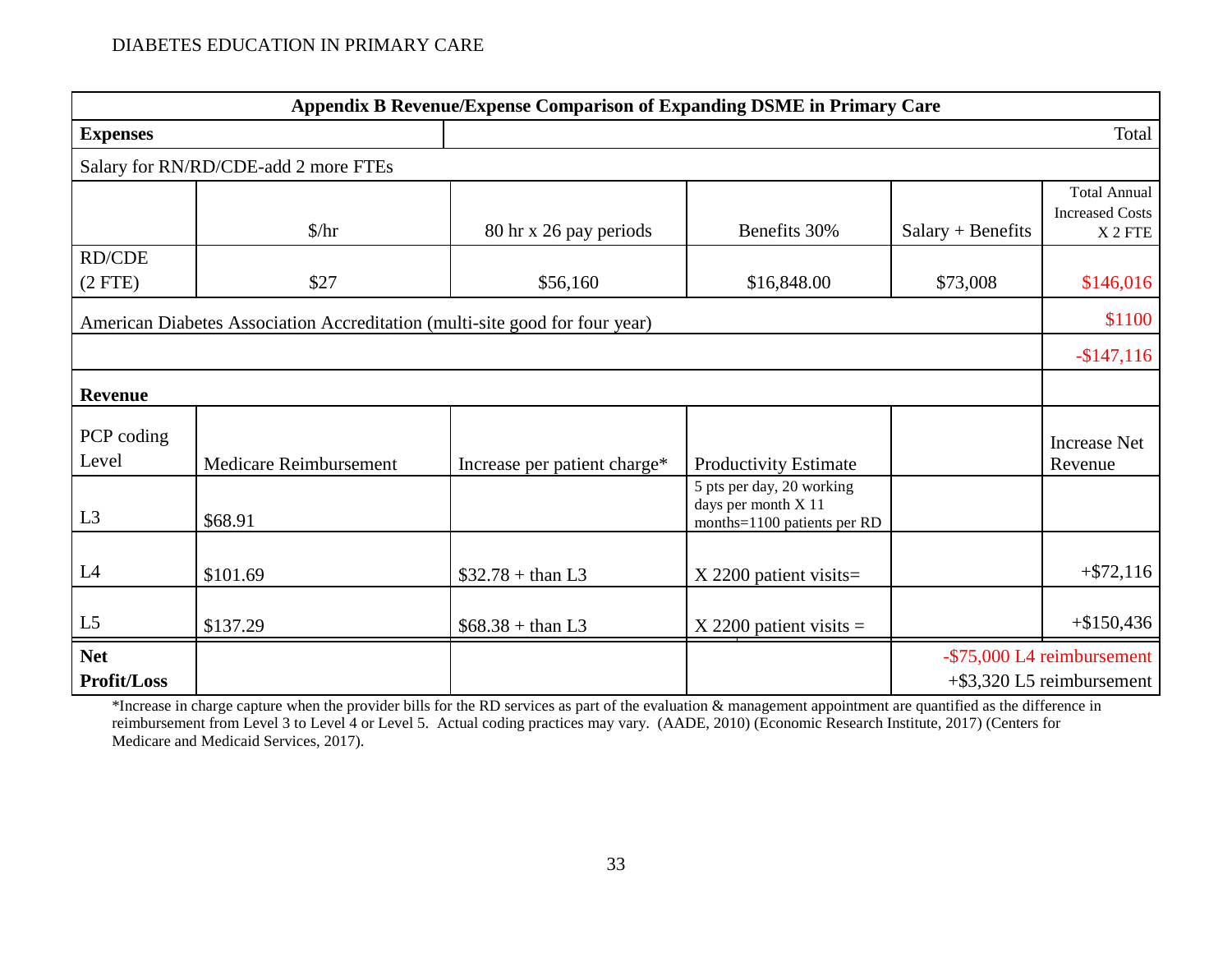#### **References**

- Ackroyd, S. & Wexler, D. (2014) Effectiveness of diabetes interventions in the patient-centered medical home. *Curr Diab Rep,* 2014 March; 14(3): 471 doi:10.1007/s11892-013-0471-z.
- American Association of Diabetes Educators (2010) Diabetes reimbursement services tips for primary care practices. Retrieved from: http://www.integration.samhsa.gov/images/res/ Diabetes Education Services610%20(2)pdf
- American Diabetes Association (2013) Economic costs of diabetes in the US in 2012. *Diabetes Care*, Retrieved from [http://www.diabetes.org/advocacy/news-events/cost](http://www.diabetes.org/advocacy/news-events/cost%09of) [ofd](http://www.diabetes.org/advocacy/news-events/cost%09of)iabetes.html
- American Diabetes Association (2015) Fast facts: Data and statistics about diabetes. Retrieved from: [http://professional2.diabetes.org/admin/UserFiles/0%20](http://professional2.diabetes.org/admin/UserFiles/0%20%09%20Sean/Documents/Fast_Facts_12%092015a.pdf) [%20Sean/Documents/Fast\\_Facts\\_12](http://professional2.diabetes.org/admin/UserFiles/0%20%09%20Sean/Documents/Fast_Facts_12%092015a.pdf) 2015a.pdf
- American Diabetes Association (2017) Standards of medical care in diabetes-2017. Retrieved from: https://professional.diabetes.org/sites/professional.diabetes.org/ files/media/dc\_40\_s1\_final.pdf
- Arnold, S., Lipska, K., Li, Y., McGuire, D., Goyal, A., Spertus, J., & Kosiborod, M. (2014) Prevalence of glucose abnormalities among patients presenting with an acute myocardial infarction. *American Heart Journal,* 168 (4) 466-470e
- Beasley C. (2009). The Triple Aim: Optimizing health, care, and cost. *Healthcare Executive*,  $24(1):64-65.$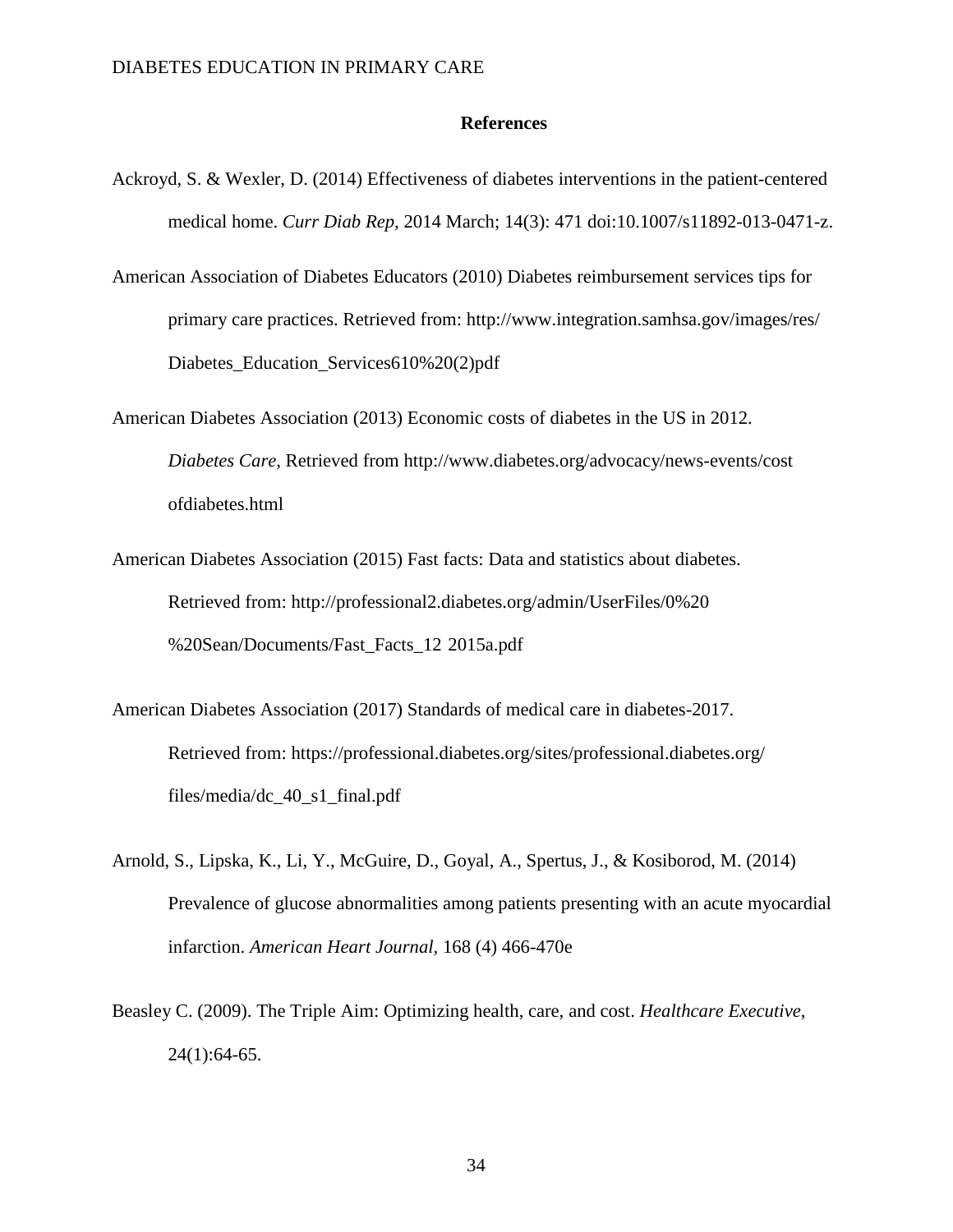- Brownson, C., Hoerger, T., Fischer, E., & Kilpatrick, K. (2009) Cost-effectiveness of diabetes self-management programs in community primary care settings. *The Diabetes Educator*, 35(5) 761-769.
- Brunisholz, K., Briot, P., Hamilton, S., Joy, E., Lomax, N., Barton, M…Cannon, W. (2014). Diabetes self-management education improves quality of care and clinical outcomes determined by a diabetes bundle measure. *Journal of Multidisciplinary Healthcare*, 2014: (7) 533-542.
- Centers for Medicare & Medicaid Services (2017) Physician fee schedule search. Retrieved from: https://www.cms.gov/apps/physician-fee-schedule/search/search-criteria.aspx
- Chomko, M., Odegard, P., & Evert, A. (2016) Enhancing access to diabetes self-management education in primary care. *The Diabetes Educator,* 42 (5) 635-645.
- Chrvala, C., Sherr, D., & Lipman, R. (2016) Diabetes self-management education for adults with type 2 diabetes mellitus: A systematic review of the effect on glycemic control. *Patient Education and Counseling,* 99 926-943.
- Duke, SAS, Colagiuri S., & Colagiuri R. (2009) Individual patient education for people with type 2 diabetes mellitus. *Cochrane Database of Systematic Reviews*, Issue 1. Art. No.:CD005268. DOI: 10.1002/14651858.CD005268.pub2.
- Duncan, I., Birkmeyer, C. Coughlin, S., Li, Q., Sherr, D., Boren, S. (2009) Assessing the value of diabetes education. *The Diabetes Educator*, 35 (5) 752-760.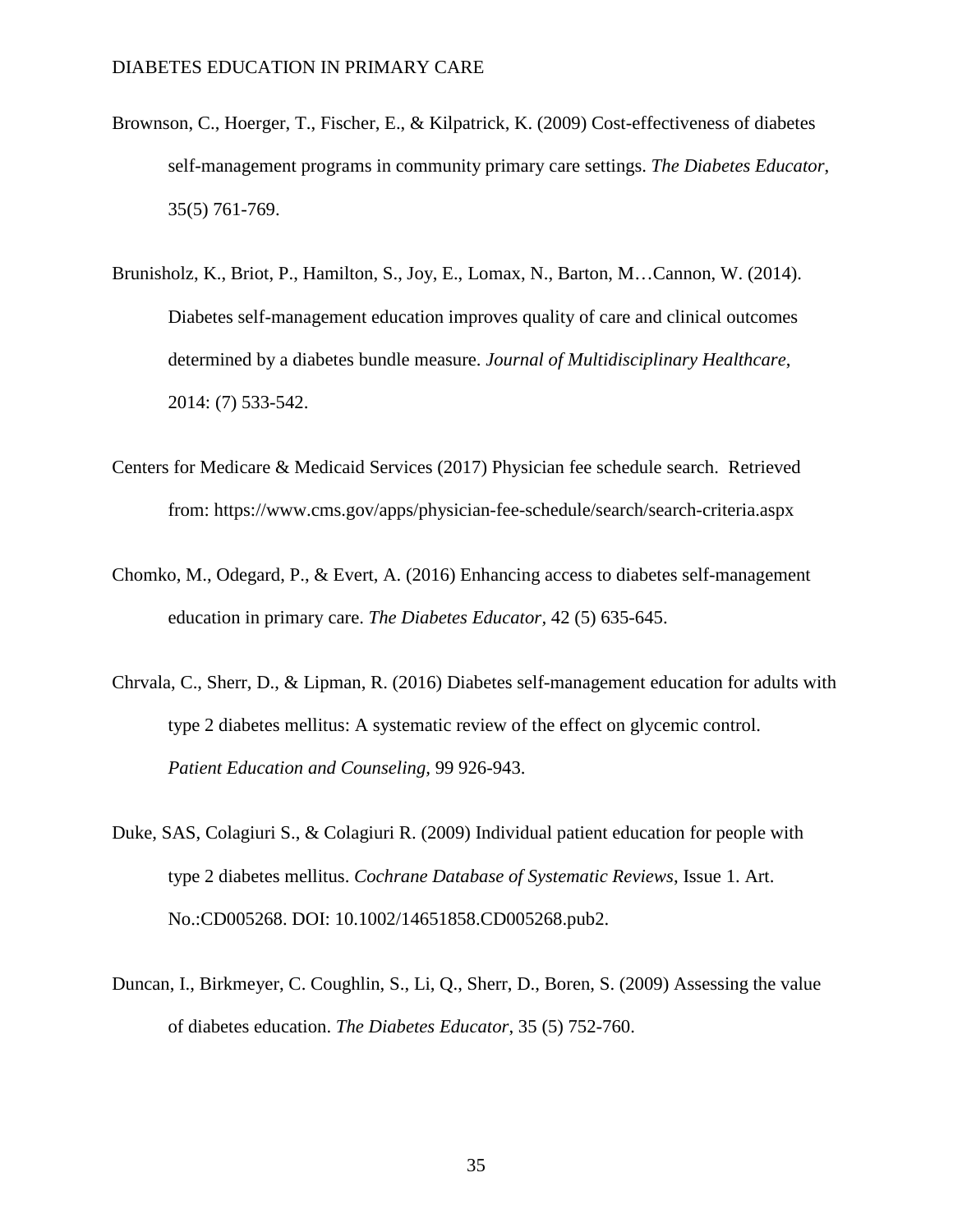- Duncan, I. Ahmed, T., Li, Q., Stetson, B., Ruggiero, L., Burton, K., …Fitzner, K. (2011). Assessing the value of the diabetes educator. *The Diabetes Educator,* 37 (5) 638-657.
- Economic Research Institute (2017) Registered dietician salary in Louisville, Kentucky. Retrieved from: <https://www.salaryexpert.com/salary/job/registered-dietitian/united> states/kentucky/louisville
- Everett, C, Thorpe, C, Palta, M., Carayon, P, Bartels, C & Smith, M. (2013). Physician assistants and nurse practitioners perform effective roles on teams caring for Medicare patients with diabetes. *Health Affairs,* 32 (11), 1942-1948. doi:10.1377/hlthaff.2013.0506.
- Gore, M. & McGuire, D. (2016). A test in context hemoglobin A1C and cardiovascular disease. *Journal of the American College of Cardiology,* 68 (22) doi.org /10.1016/j.jacc.2016.08.0
- Gregg, S., Cohen, D., Cerami, J., & Conn, C. (2014). The role of the registered dietician in the patient centered medical home. *Topics in Clinical Nutrition,* 29 (3) 201-209.
- Gucciardi, E., Chan, V., Fortugno, M., Khan, S., Horodezny, S., & Swartzack, S. (2011). Primary care physician referral patterns to diabetes education programs in southern Ontario, Canada. *Canadian Journal of Diabetes*, 35 (3) 262-268.
- Janiszewski, D., O'Brian, C., & Lipman, R. (2015). Patient experience in a coordinated care model featuring diabetes self-management education integrated into the patient-centered medical home.*The Diabetes Educator,* 41 (4) August 2015. DOI:10.1177/0145721715586577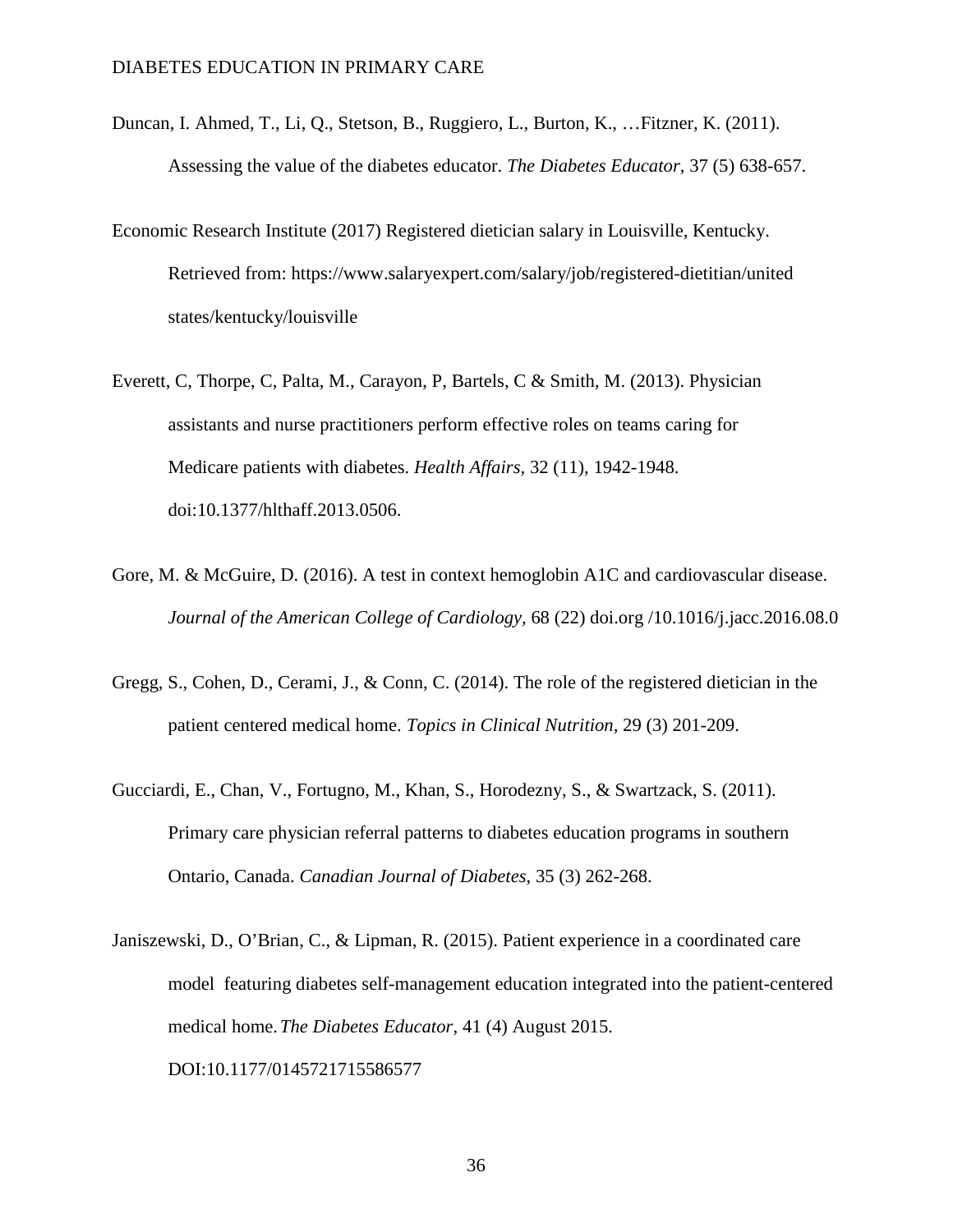- Kentucky Cabinet for Health and Family Services. (2017). Kentucky Diabetes Report. Retrieved from: [http://chfs.ky.gov/nr/rdonlyres/03f86f3b-93e2-4bea-89c0](http://chfs.ky.gov/nr/rdonlyres/03f86f3b-93e2-4bea-89c0%0925dd9c1fb1fc/0/reporttothelrcfinal1172013tothesecretary.pdf) [25dd9c1fb1fc/0/reporttothelrcfinal1172013tothesecretary.pdf](http://chfs.ky.gov/nr/rdonlyres/03f86f3b-93e2-4bea-89c0%0925dd9c1fb1fc/0/reporttothelrcfinal1172013tothesecretary.pdf)
- Liu, L, Lee, M., Brateanu, A. (2014). Improved A1C and lipid profile in patients referred to diabetes education programs in a wide health care network: a retrospective study. *Diabetes Spectrum,* 27 (4) 297-303.
- Macy, G., Shearer, D., & Hanshaw, C. (2014). Assessment of barriers associated with provider referrals to a diabetes education program. *Kentucky Nurse,* July, Aug, Sept 2014. p.5-6.
- Manard, W., Syberg, K., Behera, A., Salas, J., Schneider, D., Armbrecht, E.,…Scherrer, J.(2016). Higher referrals for diabetes education in a medical home model of care. *Journal of American Board of Family Medicine*, 29 (3): 377-384.
- Moran, K., Burson, R., Critchett, J., & Olla, P. (2011). Exploring the cost and clinical outcomes of integrating the registered nurse certified diabetes educator into the patient-centered medical home. *The Diabetes Educator*, 37 (6) 780-793.
- Pagan, J. & Carlson, E. (2013). Assessing long-term health and cost outcomes of patient centered medical homes serving adults with poor diabetes control. *Journal of Primary Care & Community Health,* 4(4) 281 –285. DOI: 10.1177/2150131913489885
- Palta, P., Huang, E., Kalyani, R., Golden, S., & Yeh, H. (2017). Hemoglobin A1c and mortality in older adults with and without diabetes: results from the National Health and Nutrition Examination Surveys (1988–2011) *Diabetes Care,* 2017 40:453–460.